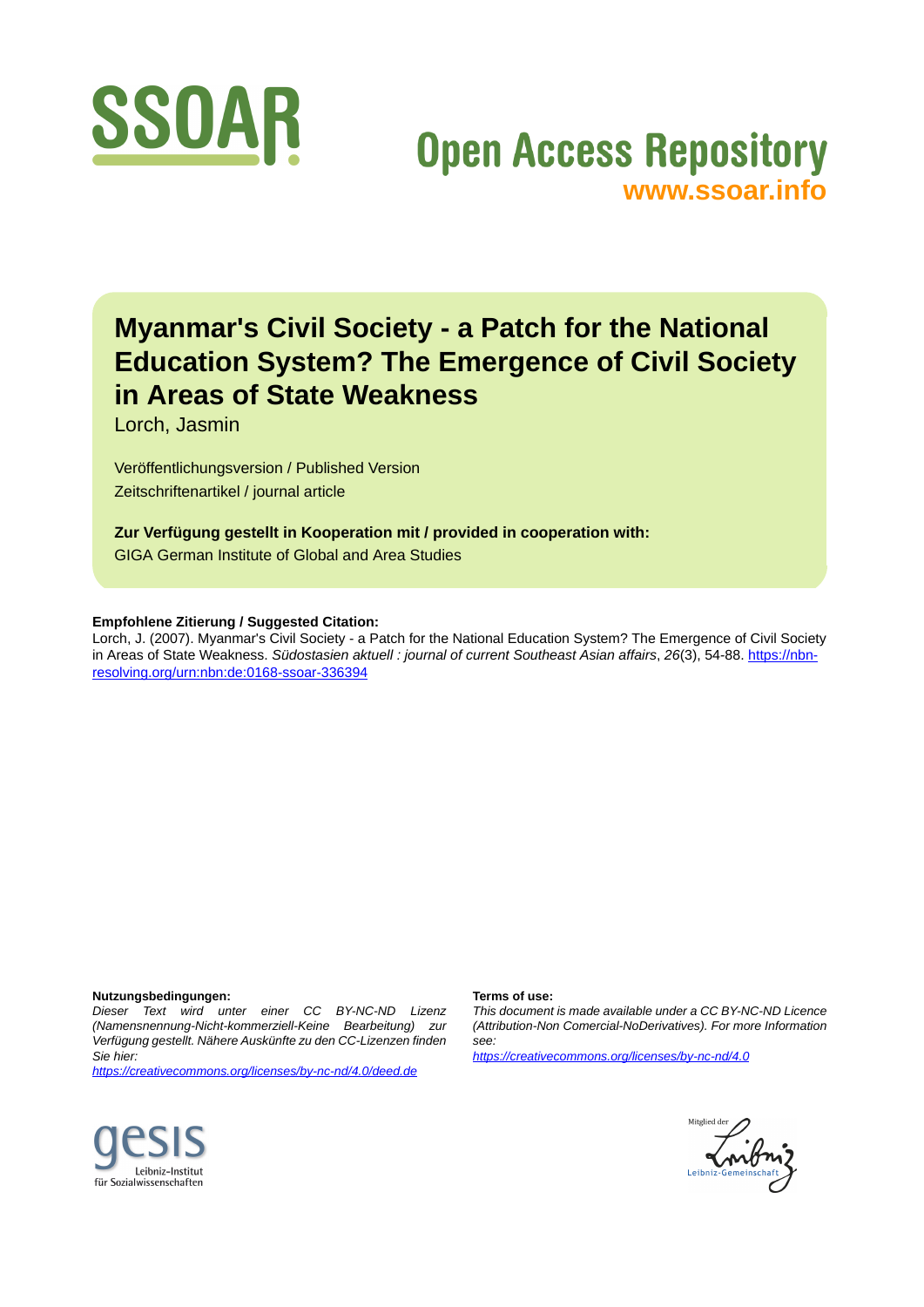# **Studie**

# *Myanmar's Civil Society – a Patch for the National Education System? The Emergence of Civil Society in Areas of State Weakness*

Jasmin Lorch

# **Abstract**

Civil society groups are among the most important private actors to fill some of the gaps that exist in Myanmar's education system. As the state-run education system deteriorates, civil society actors develop alternative approaches to teaching and the provision of basic education materials. As its subtitle suggests, this article argues that even though the military regime of Myanmar is highly authoritarian, spaces for civil society actors do exist within two areas of state weakness: firstly, within various sectors of the weak welfare state; and secondly, within some of the negotiated spaces of relative ethnic autonomy in ceasefire areas. Against this backdrop, the emergence of civil-society-based self-help groups in the education sector provides but one specific example of a larger trend that is taking place in present-day Myanmar: The military regime has started to tolerate certain civil society activities in areas of tremendous welfare needs that the government is unable or unwilling to deal with itself.<sup>1</sup> (Manuscript received February 1, 2007; accepted for publication March 27, 2007)

Keywords: Myanmar, civil society, education system, military regime, development cooperation, *state failure*

## The Author

Jasmin Lorch is a doctoral candidate at the Albert-Ludwigs-Universität Freiburg. In June 2005 she graduated in political science from the Freie Universität Berlin. The findings of both her MA thesis and her articles on civil society in Myanmar rest upon her own research trips to the country in the summers of 2004 and 2006 and in early spring 2007. Her PhD focuses on the question of what kind of state constitutes what kind of civil society, using Bangladesh and the Philippines as case studies. Specifically, it seeks to analyse the effects of state weakness on national civil societies by means of comparative analysis. Contact: j.lorch@gmx.de

<sup>1</sup> A shorter version of this paper was presented at the Burma Studies Conference 2006 "Communities of Interpretation" in Singapore, 13-15 July 2006.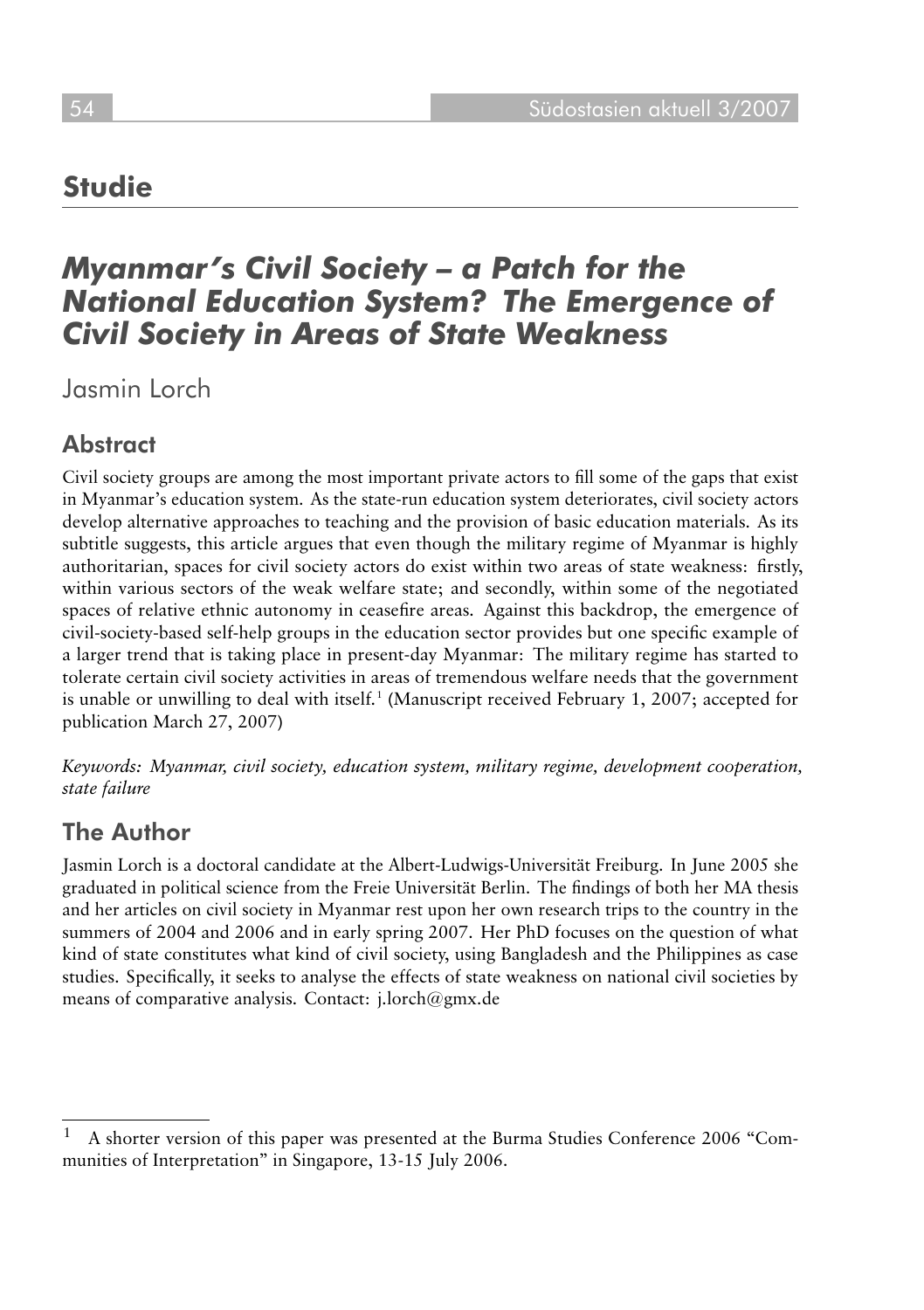# **Studie**

# *Myanmars Zivilgesellschaft – ein Lückenbüßer für das staatliche Bildungssystem? Die Entstehung von Zivilgesellschaft in Bereichen schwacher Staatlichkeit*

Jasmin Lorch

## **Abstract**

Zivilgesellschaftliche Gruppen gehören zu den bedeutendsten nichtstaatlichen Akteuren, die einige der zahlreichen Lücken, die in Myanmars Bildungssystem existieren, notdürftig schließen. Während das staatliche Bildungssystem zusehends erodiert, entwickeln zivilgesellschaftliche Akteure alternative Ansätze der Selbsthilfe, um Grundbildung zu vermitteln und unentbehrliche Lehrmaterialen bereitzustellen.Wie der Untertitel dieses Artikels impliziert, argumentiert die Autorin, dass trotz der Repressivität des autoritären Regimes in Myanmar in mindestens zwei Bereichen, in denen der Staat schwach ist, Handlungsspielräume für zivilgesellschaftliche Akteure existieren: erstens in verschiedenen Sektoren des versagenden Wohlfahrtsstaates und zweitens in einigen der ausgehandelten Autonomiegebiete der ethnischen Minderheiten. Vor diesem Hintergrund stellt die Entstehung zivilgesellschaftlicher Selbsthilfeinitiativen im Bildungsbereich nur ein Beispiel für eine allgemeine Entwicklung dar, die gegenwärtig in Myanmar stattfindet: Das Militärregime hat begonnen, in Bereichen, in denen enorme Wohlfahrtsdefizite herrschen, welche die Regierung selbst nicht zu beheben in der Lage – oder willens – ist, zivilgesellschaftliche Selbsthilfeaktivitäten zu tolerieren. (Manuskript eingereicht am 01.02.2007; zur Veröffentlichung angenommen am 27.03.2007)

Keywords: Myanmar, Bildungssystem, Entwicklungszusammenarbeit, Militärregime, Staatszerfall, *Zivilgesellschaft*

## Die Autorin

Jasmin Lorch ist Doktorandin an der Albert-Ludwigs-Universität Freiburg. Im Juni 2005 absolvierte sie ihre Diplomprüfung in Politikwissenschaft an der Freien Universität Berlin. Sowohl ihre Diplomarbeit als auch ihre Beiträge über Zivilgesellschaft in Myanmar basieren auf ihren eigenen Forschungsreisen im Land, die sie im Sommer 2004 und 2006 sowie im Frühjahr 2007 durchführte. Ihre Doktorarbeit beschäftigt sich mit der Frage, welche Art von Staatlichkeit welche spezifischen zivilgesellschaftlichen Konstitutionsformen begünstigt. Fallstudien – und Vergleichsfälle – sind Bangladesch und die Philippinen. Im Zentrum der vergleichenden Analyse steht dabei die Frage nach den Auswirkung von schwacher Staatlichkeit auf die Konstitutionsformen nationaler Zivilgesellschaften. Kontakt: j.lorch@gmx.de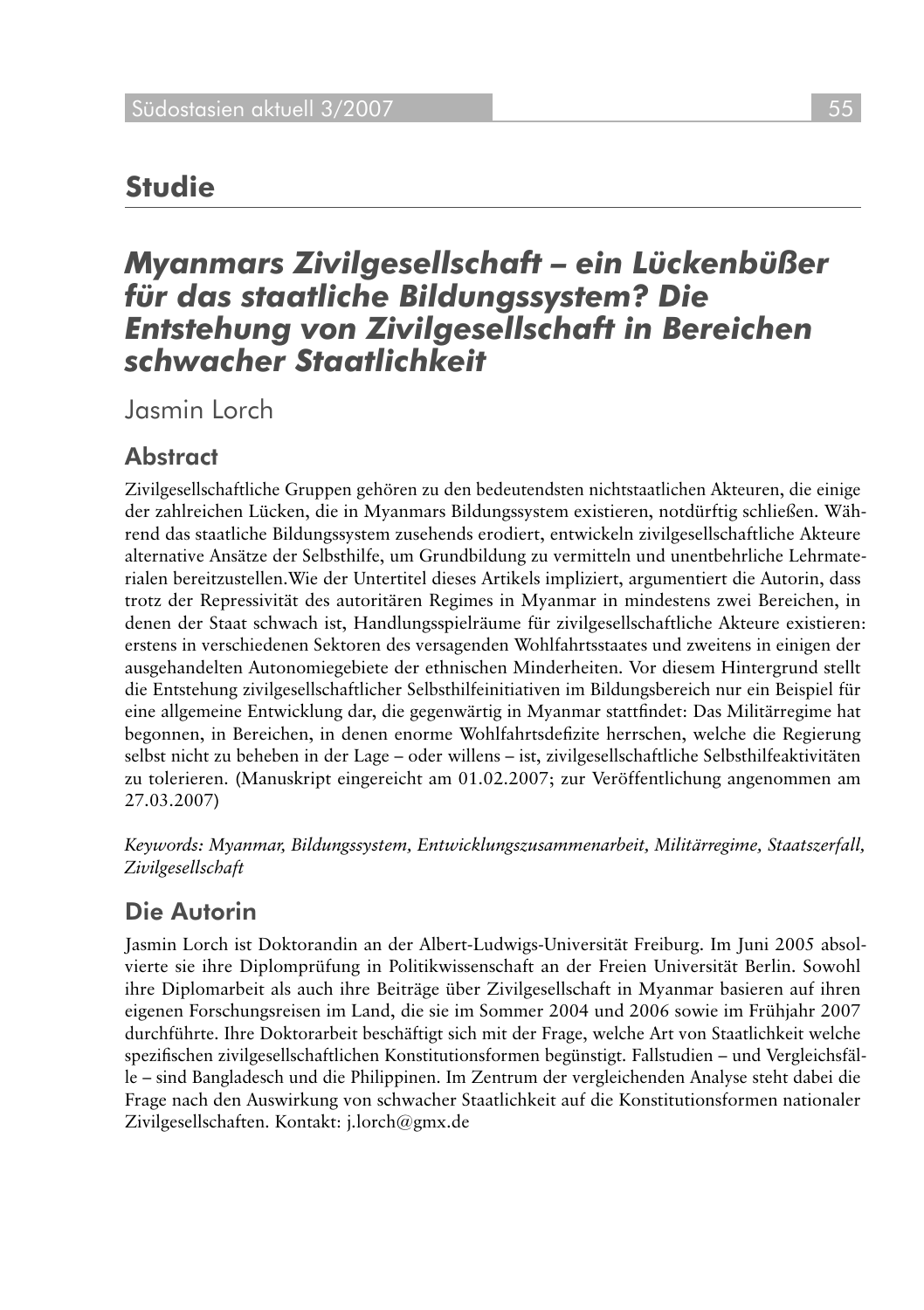#### 1 Introduction

Since the military takeover in 1962, Myanmar has remained one of the world's most repressive regimes. A popular uprising led by the country's students in 1988 was brutally suppressed and the military has tried to preserve its control ever since. Consequently, the results of the 1990 election, in which the opposition party National League for Democracy (NLD) won a landslide victory, were and remain ignored. However, in spite of this lasting political stalemate at the level of high politics, some promising social dynamics are taking place at the grassroots level: Civil society has begun to re-emerge in authoritarian Myanmar (e.g. South 2004, Heidel 2006, ICG 2001). While it is has long been assumed that the strong military regime of Myanmar does not allow any room for manoeuvre, spaces for civil society actors do exist within at least two areas of state weakness: Firstly, within various sectors of the weak welfare state; and secondly, within some of the negotiated spaces of relative ethnic autonomy in ceasefire areas (Lorch 2006a). Against this backdrop, the emergence of civil society-based self-help groups in the sector of education provides but one specific example of a larger trend that is taking place in present-day Myanmar: The military regime has started to tolerate certain civil society activities in areas of tremendous welfare needs that the government is unable or unwilling to deal with itself.

An analysis of both the *constraints* and the *enabling factors* for the development of civil society in Myanmar is fruitful for the international community with regard to possible policy options. While the Association of Southeast Asian Nations (ASEAN) has developed a policy of "constructive engagement" based on non-interference, non-discrimination and consensus, the USA since 2003 has implemented a policy of comprehensive economic sanctions (Burma Freedom and Democracy Act of 2003). In view of the lasting political stalemate situation it seems clear, however, that neither ASEAN's constructive engagement approach nor the US sanctions regime has led to substantial political reform in Myanmar. The European Union (EU) has also opted for a policy of coercive diplomacy and sanctions. However, according to the EU Council Common Position of April 2006, it allows for both humanitarian aid and development aid in certain circumscribed areas (EU Council Common Position 2006/318/CFSP of 27 April 2006).

The EU Council Common Position thus reacts to the severe humanitarian crisis that is nascent in Myanmar. For years it has been assumed that about 40 per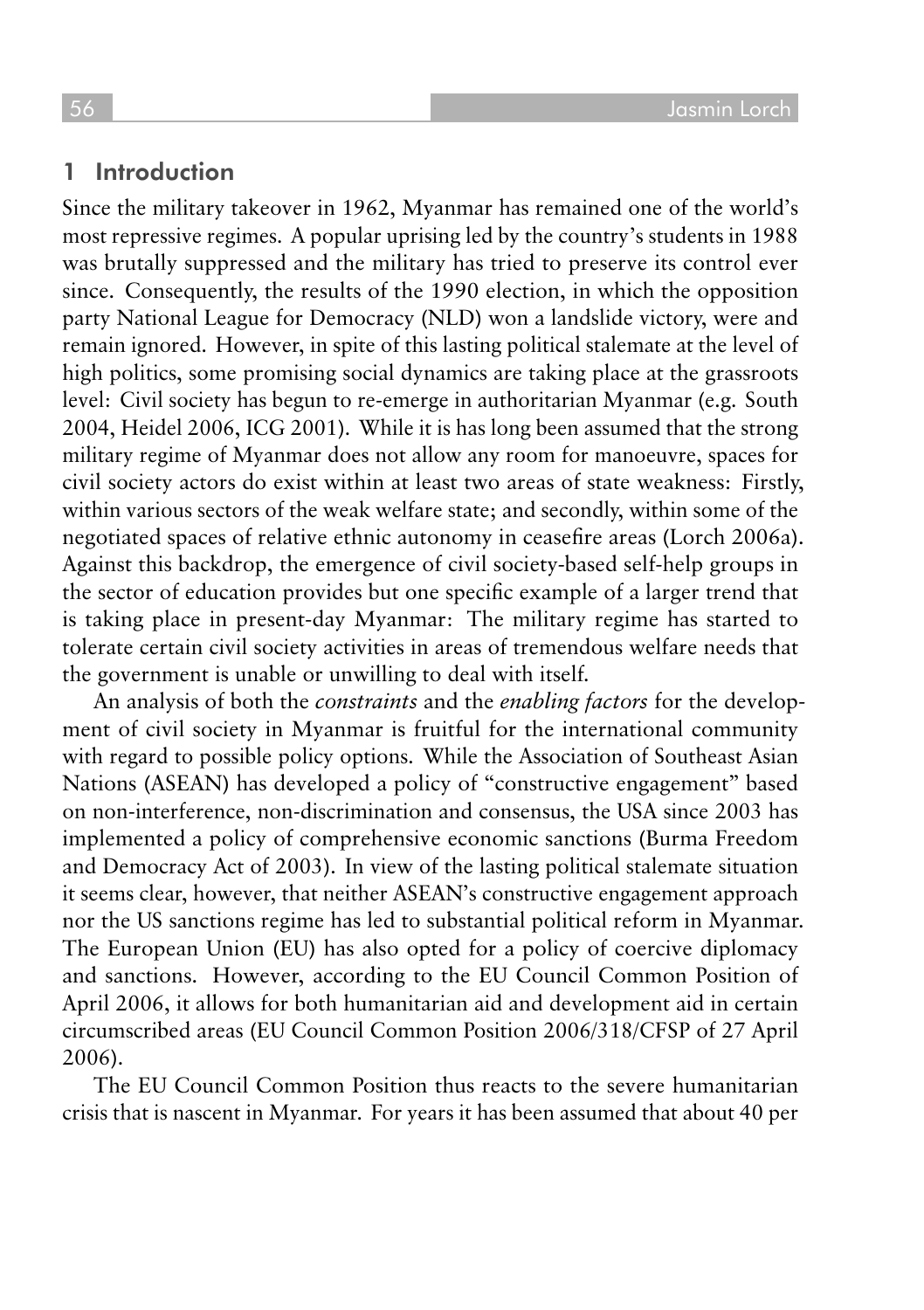cent of the population live below the poverty line (Steinberg 2001:46). Epidemics like HIV/AIDS, Tuberculosis and Malaria are on the rise. Other humanitarian emergencies such as child malnutrition also seem to be steadily increasing. The national crisis in the above-mentioned fields of health and development is severely aggravated by the failure of the state-run education system. Indeed, in some rural areas government schools do not exist at all. Moreover, aid workers and experts active in the country assume that due to poverty more than 50 per cent of all children drop out of school before they even finish the primary level. While the humanitarian and social need for aid has been acknowledged in principle, critics still argue that it does not reach the people and bring relief but rather strengthens the military regime and therefore inhibits political change (ICG 2002a; ALTSEAN Burma 2002:9; 31-52). In this sense, the development of civil society in Myanmar has to be discussed in relation to the broader picture of the debate on humanitarian aid for the country. If it was possible to identify local civil society actors in Myanmar this would help international donors, since those domestic groups could be engaged as partners regarding the delivery of humanitarian aid.

The education sector constitutes a particularly attractive field of possible future engagement for international actors: If the international community could engage with civil society actors in Myanmar's education sector, this could be a starting point for gradually changing the country's authoritarian political culture. Moreover, for the EU it would also be politically relatively uncontroversial to engage with civil society actors in the education sector. According to Article 5 of the EU Council Common Position, projects and programmes in the areas of good governance, capacity building of civil society, health, environmental protection and education are off the ban of development aid. Against this backdrop, the article focuses on an analysis of what room for manoeuvre is available for civil society actors in the education sector and how this can be strengthened. After providing an overview of the multifaceted spectrum of civil society initiatives in the field of education, the author tries to answer the question of whether civil society has the potential to patch up Myanmar's education system. Unless otherwise indicated, the findings presented in this article rest upon the author's own research trips to Myanmar in the summers of 2004 and 2006 and in early spring 2007. In most cases sources of information have been made anonymous in order to protect the people interviewed.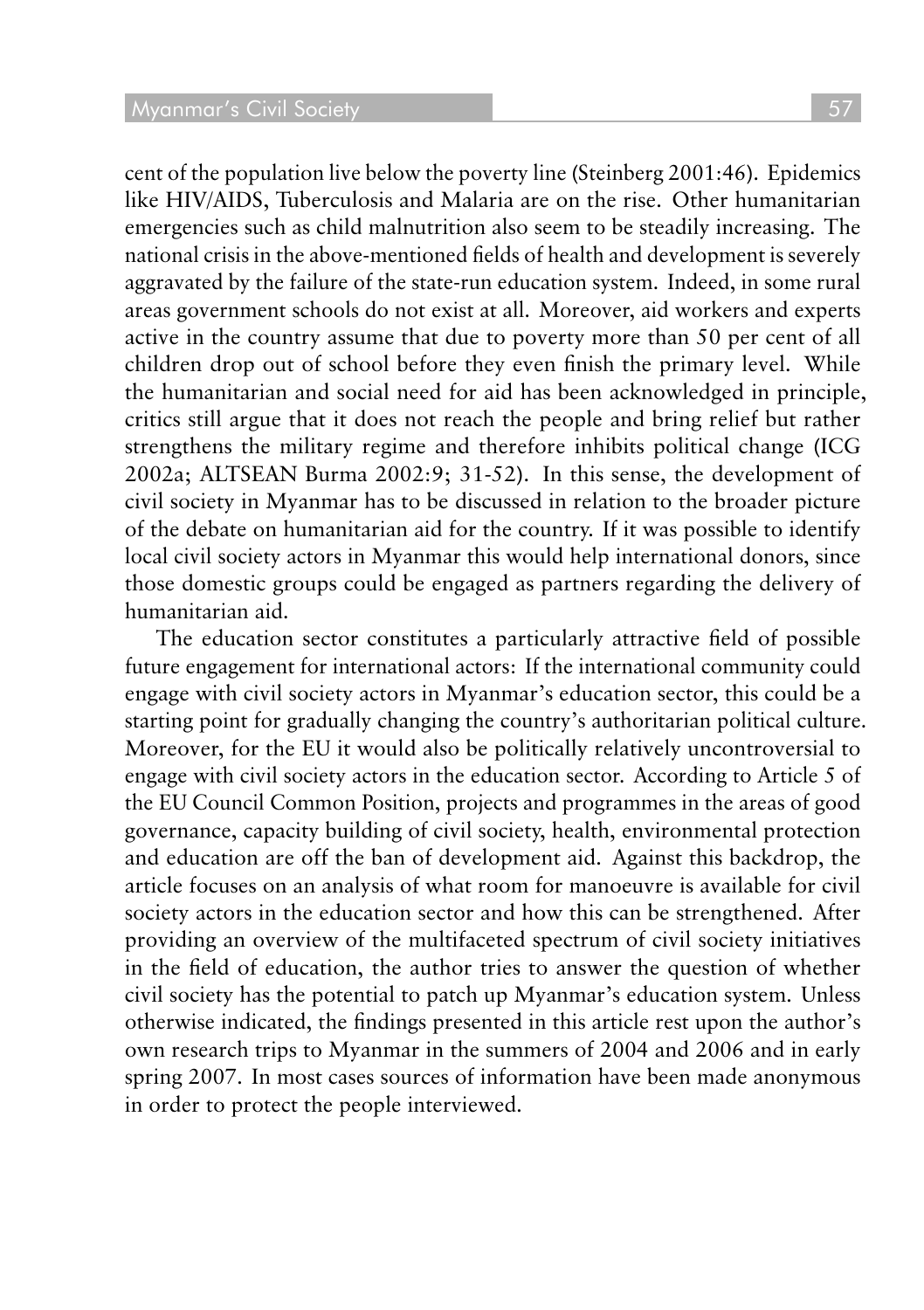### 2 Conceptualising Civil Society under Authoritarian Rule: Towards a *Relational Understanding*

Research into civil society developments in authoritarian Myanmar requires a particularly sound theoretical conceptualization. The more so as the concept of civil society is itself deeply contested, most notably because it has both descriptive as well as normative dimensions (Guan 2004:1). Conventional definitions of civil society have laid emphasis on its normative dimensions deriving from democratic theory. In this sense, civil society is closely associated with a sphere autonomous from the state and the market. Civil society associations are defined as being characterized by voluntary participation, tolerance, discursive procedures of decision-making and horizontal networks. Correspondingly, they are assumed to generate mutual trust and democratic values and to consequently promote democracy (for an overview see Edwards 2004). However, such definitions of civil society have often been criticized as being inapplicable to non-Western cultural and national contexts (e.g. Lewis 2001)<sup>1</sup>.

In order to describe civil society in Southeast Asia and its emergence under authoritarian rule, it is more useful to emphasize the empirical analytical dimensions of the concept (Wischermann 2005:203; Croissant/Lauth/Merkel 2000:10). Used in a primarily analytical way, any definition of civil society has to take into account the specific political and cultural context in which it operates. A *relational approach*<sup>2</sup> seems a fruitful approach to this endeavour, as it consequently relates civil society to the scope of action it has. A democratic constitutional state is the *conditio sine qua non* for an autonomous and democratic civil society to flourish. In Myanmar, however, civil society emerges in the context of authoritarian rule, which has profound consequences for the way it is able to constitute itself. The cases of Vietnam and China have shown for example that in authoritarian regimes that try to penetrate the social sphere, civil society organizations can hardly achieve extensive autonomy of action (Heng 2004:145ff.). In contrast, civil society actors frequently have to maintain functional ties with members of the ruling establishment – or even let themselves become partially co-opted by the latter (Yang 2004:13f.; Perinova 2005:6ff.; 28). If one wishes to study the genesis of civil society under authoritarian rule, defining it as a sphere that is

<sup>&</sup>lt;sup>1</sup> Lewis refers to this critique, but he doesn't share it.<br><sup>2</sup> Eq. a more extensive elemention on the relational a

<sup>2</sup> For a more extensive elaboration on the *relational approach* see Lorch 2006a and 2006b.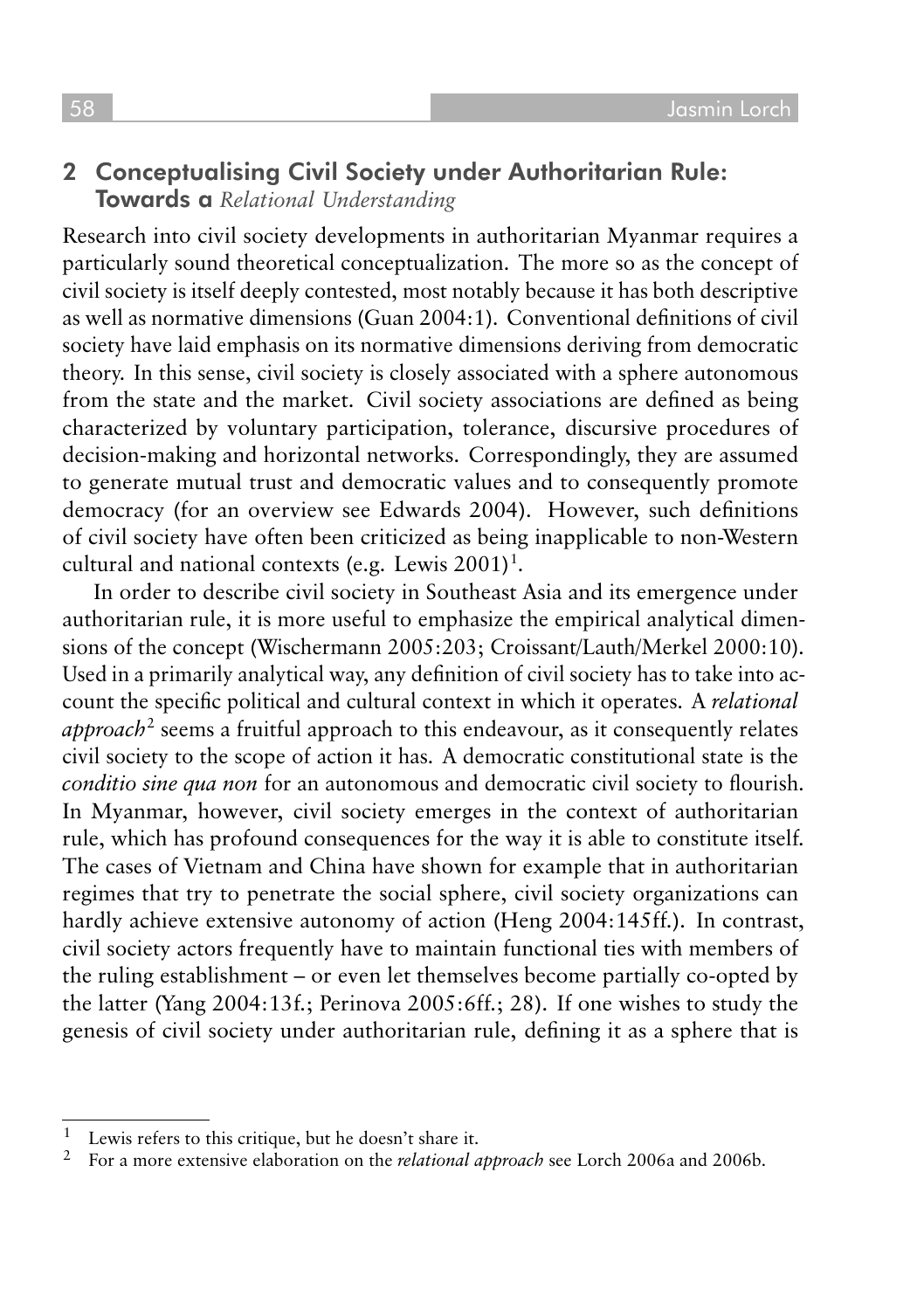completely autonomous from the state and the market therefore misses the point. In this sense, it is more useful to define civil society as a specific *type of action and interaction.* According to this definition, civil society activities are characterized – not only, but mainly – by self-organization and self-reliance, by their operating in the public sphere, by using discourse as a means of resolving conflicts, by tolerance of heterogeneity and pluralism, by their differing from violence and war, and by their pursuit of the collective good (Gosewinkel/Rucht/van den Daele/Kocka 2003:11).<sup>3</sup> Defined as such, civil society is neither strictly confined to any specific sector of society at large, nor will any real civic organiation have all these ideal type characteristics. While the main characteristic of civil society groups is the specific *type of action and interaction* they practise, their degree of formality and their institutional forms may differ considerably. In this sense, there are multiple examples of civil society associations such as advocacy groups, registered charities and developmental NGOs, but also informal community self-help groups and faith-based organizations (LSE 2004).

Likewise, this understanding of civil society allows for an analysis of its *dark sides* (Lauth 2003:22). Civil society in authoritarian states is likely to mirror features such as hierarchy and exclusiveness. Similarly, vertically structured relationships as well as religious and ethnic cleavages in society as a whole are bound to be found in civil society organizations as well (Croissant 2000:360; Howell 1999:17). In other words, apart from the dominating *type of action and interaction* defined as being the main characteristic of civil society, other modes of action and interaction – such as hierarchical procedures of decision-making or exclusiveness and intolerance towards outsiders – can also prevail within specific civil society organizations*.* When looking at voluntary civil society groups which are based on faith or ethnicity – such as Christian church organizations or ethnic culture groups – this aspect becomes particularly evident. While these groups might practice a certain degree of tolerance among their own membership and dedicate themselves to the collective good of their respective communities, they might at the same time be exclusive towards or even discriminate against members of other religious or ethnic groups.

<sup>3</sup> Author's translation.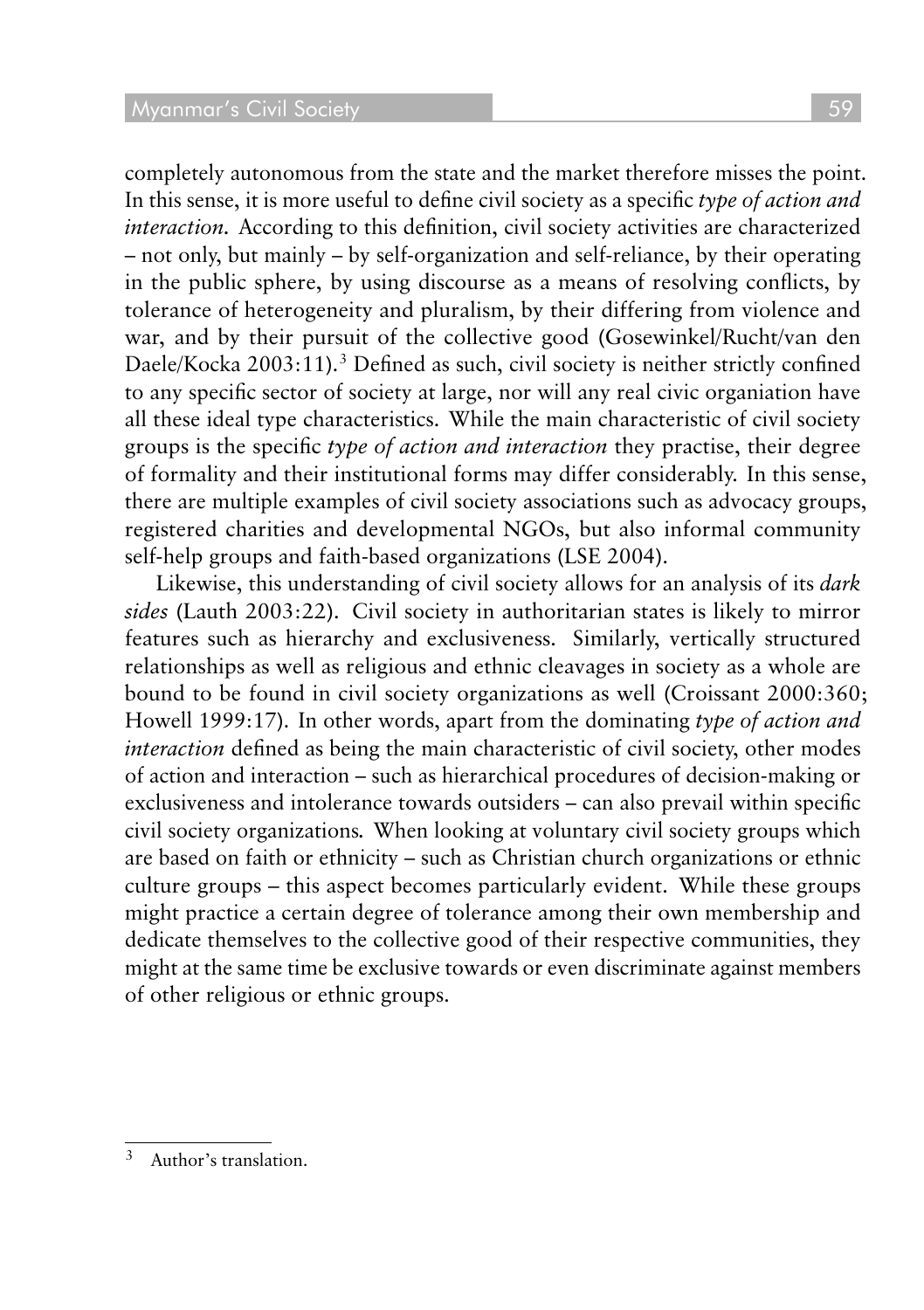#### 3 The Scope of Action for Civil Society in Myanmar: Locating Gaps in the Authoritarian System

Any analysis of the scope of action available to civil society actors has to take into account both the *constraints* and the *enabling factors* that could potentially create a suitable environment for civil society activities.

There can scarcely be any doubt that there are considerable structural impediments hindering the emergence of civil society in Myanmar (Steinberg 1999; Liddell 1999). Since the crackdown on the popular demonstrations that took place in 1988, the *Tatmandaw*<sup>4</sup> has been expanded (ICG 2002b:1-5). Intelligence capacities to spy on the population have also been enhanced and modernized (Ball 1998:91-125). Moreover, Liddell has described the *legal constraints* on civil society in Myanmar by saying there is "no room to move" (Liddell 1999:54). The development of free and independent civil society associations is restricted by the lack of fundamental civil liberties (ibid.). Moreover, all publications are subjected to strict censorship (ibid:59) and to counter attempts at individual expression the regime controls an extensive propaganda machine including newspapers and television channels.

Nevertheless, in spite of all these *constraints*, civil society-based self-help groups have been emerging in areas where the authoritarian state is weak or failing. <sup>5</sup> Where the state fails to provide essential governance services such as basic welfare, civil society actors try to develop alternative self-help approaches to tackle the needs of their respective communities.

#### 3.1 Enabling Factors for Civil Society – Areas of State Weakness

Modern definitions of the *state* attribute three core functions to it: firstly, to provide for the security of the population and control the state's territory; secondly, to provide for the welfare of the population, which includes state activities in various sectors such as the economy, labour, health, education and the environment; and thirdly, to generate legitimacy, allow for popular participation and establish a democratic constitutional state (Schneckener 2004:12-14). If the state fails to perform these functions other actors can move into the gaps that exist.

<sup>&</sup>lt;sup>4</sup> Myanmar's army (Selth 1995:237).<br> $\frac{5}{\text{Rearithm}}$  the categorization of M

<sup>5</sup> Regarding the categorization of Myanmar as a *weak state* see e.g. Karetnikov (2004:49); Pedersen, Rudland, May (2000) and Englehart (2005). Will categorizes Myanmar as a "weak or failing state" (Will 2004).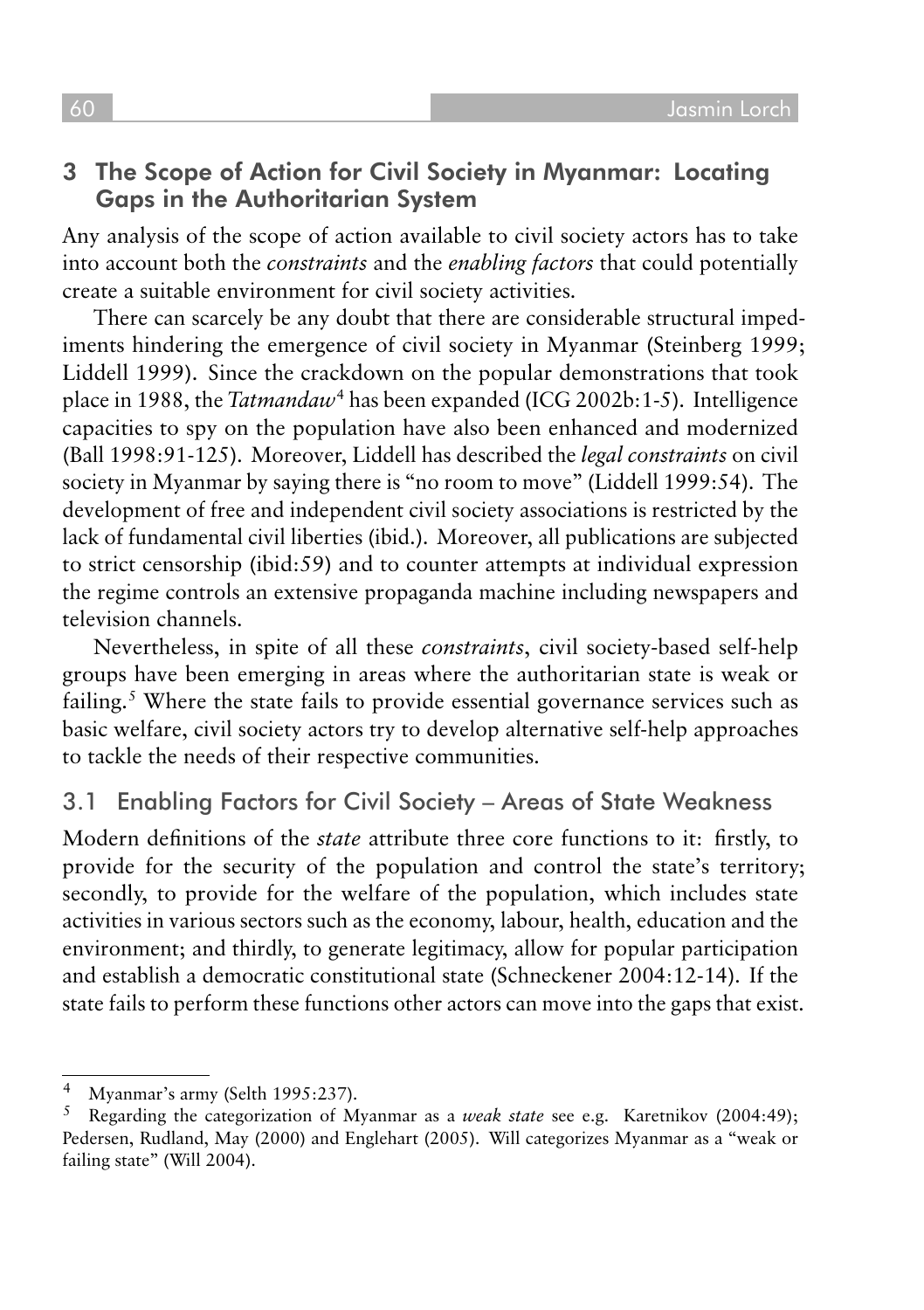While Rotberg especially refers to warlords and other criminal non-state actors (Rotberg 2004:6ff.), Risse also identifies economic actors, NGOs, family clans and other local groups that practise alternative forms of governance in sectors of state weakness or failure (Risse 2005:8-12). Some of these groups account for civil society actors in line with the definition which forms the theoretical basis of this article. This pattern of civil society emerging in gaps which are left by the state is highly relevant for Myanmar, where the state apparatus fails with regard to many of its core functions. And it is in these gaps that the national civil society has been re-emerging in recent years.

The state of Myanmar can be considered as being particularly weak with regard to the core function of providing for the welfare of the national population. The severe humanitarian crisis provides bitter evidence for this failure of the welfare system. Furthermore, certain ethnic minority areas are not under the direct control of the central state, which limits its territorial power monopoly. Since 1989 the regime has concluded ceasefire arrangements with most of the armed ethnic resistance groups, thereby granting them some degree of autonomy. As a result, some room for manoeuvre exists for civil society actors in the sector of welfare provision and in certain territories with a degree of ethnic autonomy – and especially where these two areas of state weakness coincide or overlap.

#### 3.2 The Weakness of the State-Run Education System

The weak performance of the state in the sector of education can be considered as only one devastating example of the general failure of the state of Myanmar to perform its welfare function. Even though hard empirical evidence is very hard to come by, it is interesting that the failure of the state-run education system even becomes evident when reading (between the lines of) the government propaganda (see below).

Indeed, in certain rural areas government schools do not exist at all. Furthermore, schools are mostly poorly equipped and usually lack basic teaching materials such as benches, tables and books. Even though education is supposed to be compulsory and free there are many unofficial allowances which parents have to pay, such as fees for the enrolment of their children or financial contributions to the maintenance of school buildings. Moreover, parents also have to buy school uniforms and books for their children, which many poor people cannot afford. As a consequence, they often take their children out of school. According to various voices from within the country more than 50 per cent of all children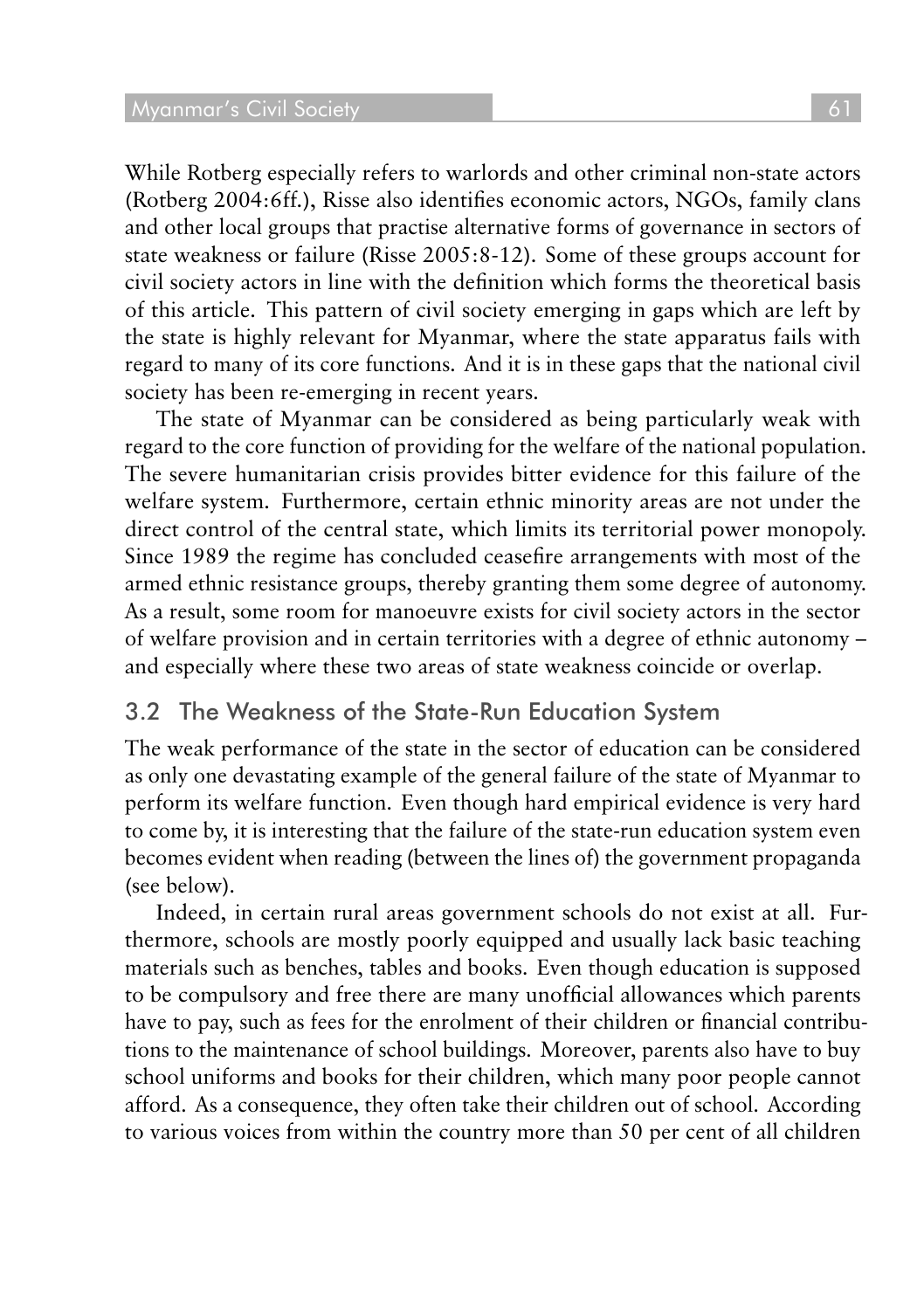drop out of school before they even finish the primary level, which means that they completely fall through the cracks of the state-run education system. In this respect, it is noteworthy that even according to – in all likelihood embellished – statistics published by the Ministry of Education (MOE) the completion rate of primary school is just slightly above 70 per cent (MOE 2007a:21, MOE  $2007b:1$  and 5).<sup>6</sup> The drop-out problem is also reflected by the recent government initiative to establish so-called post-primary schools (MOE 2007a:7, MOE 2007b:2). As in many poor and rural areas there are only primary and no middle or high schools. 7 Some government primary schools have been "upgraded" to post-primary schools which means that they now teach up to the sixth, seventh or eighth grade as well (MOE 2007b:2). It has already been mentioned that it is, of course, also due to poverty that children drop out of school after finishing the primary level even if there might be a government-run secondary school in the immediate vicinity. In any case, the post-primary programme seems to reflect a somehow desperate attempt of the government to keep children in school, be it only one or two years more than their primary school attendance. As one high-ranking government official of the Ministry of Education aptly admitted himself, "Otherwise (i.e. without post-primary schools, my own remarks) they drop out after primary."

Apart from the problems mentioned, teachers are often only poorly trained and teaching methods tend to be repetitive, outdated, teacher-centred and based on ex-cathedra teaching. Among others, two main reasons for the poor training of teachers can be identified. Firstly, the state-run teachers training system has been constantly deteriorating. Even the Ministry of Education itself admits that not all teachers have an academic qualification or even "attended certified courses" (MOE 2006)<sup>8</sup>. Secondly, civil servants – including teachers and professors –

 $6$  However, in public the government usually prefers to refer to the rate of (initial) enrolment which it claims to be nearly 100 per cent. However, this figure too is strongly contested by independent experts.

Experts from within the country have told this author that there is primary, middle and high school and that primary and middle school have four grades each while high school has two. Official sources from the Ministry of Education also divide the school system into primary, middle and high school (MOE 2007a:6f.). However, recent publications of the Ministry of Education suggest that the primary level officially has five grades instead of four (MOE 2007a:7, MOE 2007b:2). In fact, it is conceivable that the situation might vary according to place and circumstances. The post-primary programme could itself be mentioned as a case in point here.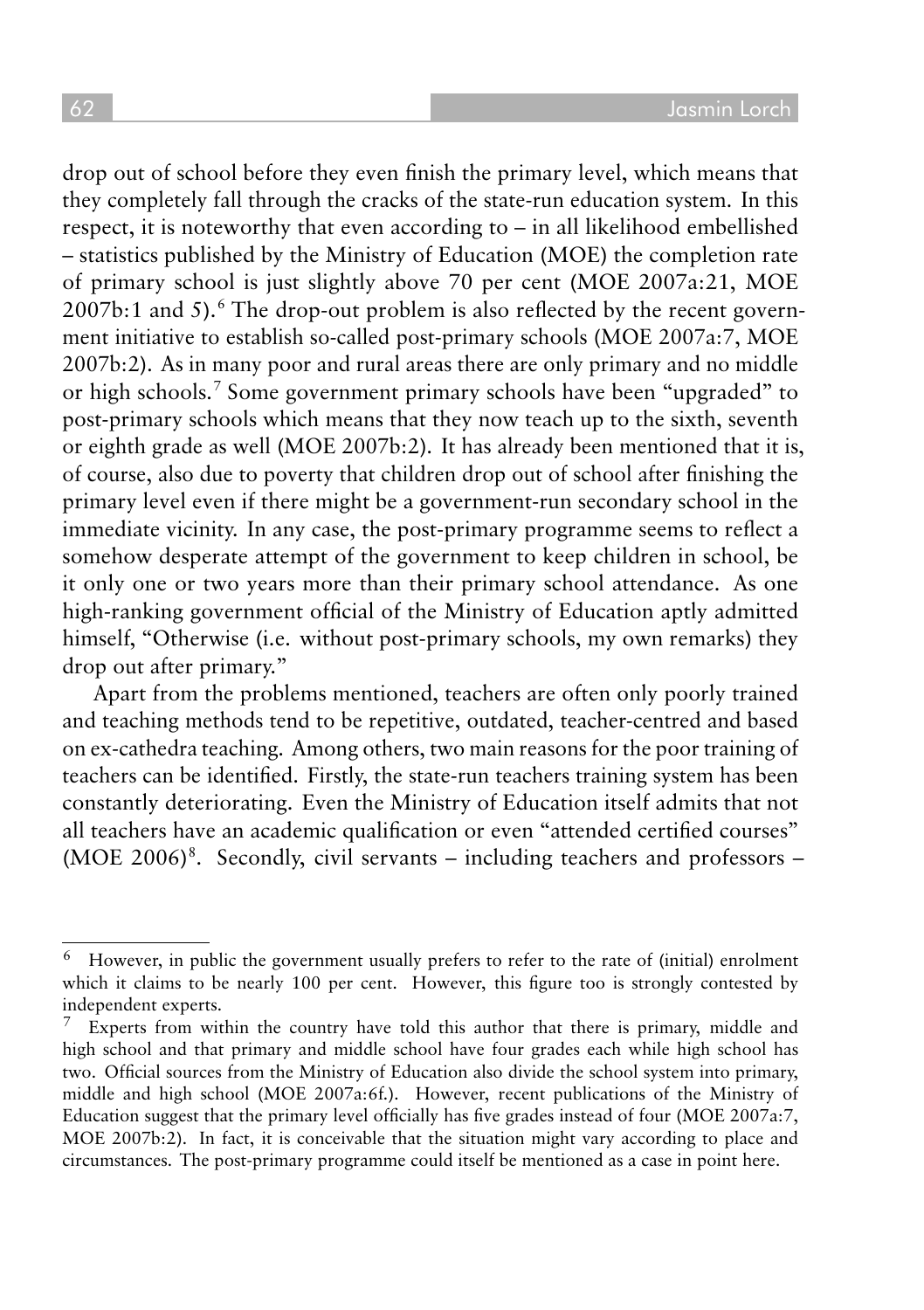are generally very badly paid, which is why well-qualified people, especially those who have obtained education and training abroad, usually have no interest to become teachers. The national universities usually face similar problems as the schools but, -more importantly, access to tertiary education is also highly restricted and often subject to political loyalty to the regime. Moreover, there is also an obvious lack of vocational skills training as well as a dearth of *capacity building* in fields such as management, project-oriented work and even English, which international organizations and businessmen active in Myanmar recognize instantly as soon as they try to hire staff.

As a consequence of the weakness of the state-run education system at all levels which has been depicted in this chapter, various commercial private schools as well as computer, English and vocational training centres have been established in recent years. Even though the certificates of these private education institutions are not recognized by the government, most wealthy people prefer to send their children there instead of sending them to a government school. As private education is not legally provided for, these institutions are not allowed to register with the Ministry of Education. As a makeshift solution most of them have chosen to register with the Ministry of Commerce and officially operate as businesses. Generally, enrolment and (note) monthly fees are very high and mostly have to be paid in foreign currency. All of the private schools registered with the Ministry of Commerce which the author visited were businesses in the truest sense of the word due to the high fees which they requested. None of them would have been interesting from the point of view of development aid and poverty alleviation. Nevertheless, two aspects regarding these schools are interesting in reference to the *relational understanding* of civil society and worth more extensive research in the future. First, registering with the Ministry of Commerce might in fact constitute a strategy for non-profit making and thus more welfare oriented civil society-based initiatives to get a school started. Second, and maybe even more importantly, many founders of and teachers at such commercial private schools would probably claim that they represent civil

<sup>8</sup> The information cited above is given in a rather cryptic and euphemistic way. It is claimed that the "objective" of the government is "to increase the percentage of teachers having required (sic) academic qualification (matriculated) to 96" and "the percentage of primary and middle school teachers who have attended certified courses to 97" per cent respectively, both by the year 2005. However, the source does not provide data about the status quo.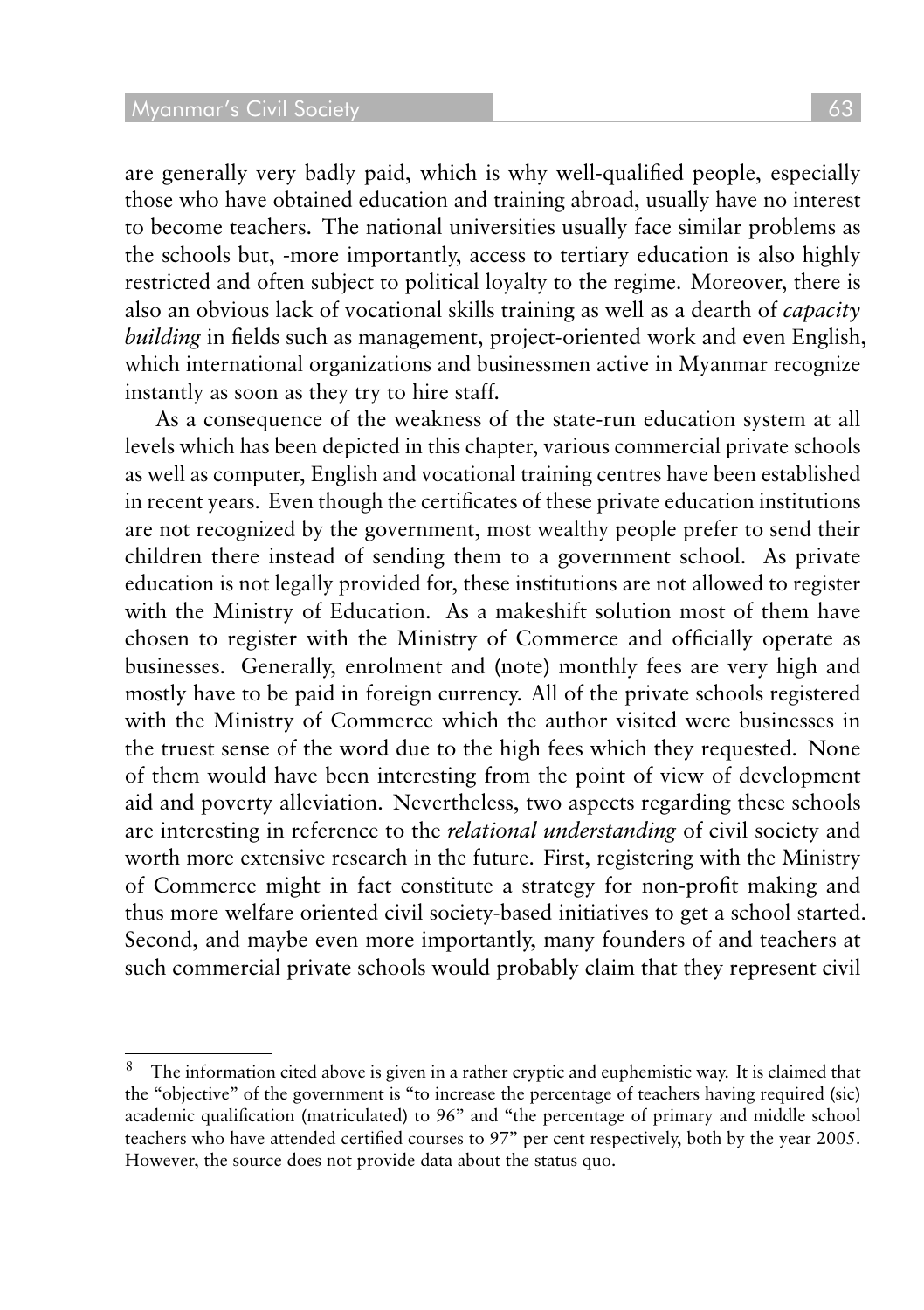society as well as identify themselves with the *type of action and interaction* described as being characteristic for civil society.<sup>9</sup>

Apart from private commercial schools, non-profit self-help approaches to the provision of educational services have also become ever more significant in recent years due to the failure of the state in the education sector. The current Myanmar Local NGO Directory, which only lists registered organizations with an office in Yangon, already mentions 57 NGOs including monastic schools and church-based organizations that engage in education (DLN 2005). Taking into account that many civil society initiatives in Myanmar are informal and that their scope of action is mostly very localized, the actual number of self-help groups in the education sector can comfortably be expected to be much higher. The article now concentrates on depicting some of these civil society activities, focusing first on government-controlled and then on ceasefire areas.

#### 4 Civil Society Activities in Education: Government-Controlled **Areas**

#### 4.1 Monastic Schools

The most prominent civil society actors that are active in the education sector in government-controlled areas are monastic schools or *monastic education centres* as they are often called. Throughout the history of Myanmar, monastic education has been crucial as a means of providing the country's ordinary citizens with a basic education. Today, in some rural areas, monasteries are in fact the only educational institutions that exist (Brandon 1998:235). Monastic schools especially reach out to poor children, are free of any charges and the teaching materials are mostly provided to the children. Some specifically target street children and orphans and not only teach them but also provide them with food and accommodation. In fact, many monastic education centres also serve as orphanages, or vice versa. Some of these orphanages have established their own medical and income-generating facilities such as tailor shops and carpentries. Moreover, as monastic orphanages mostly lack the money to pay any staff, their

<sup>&</sup>lt;sup>9</sup> Two founders of such commercial private schools have in fact told this author that they considered their initiatives as civil society activities. However, members of Myanmar's business community as a whole often claim that they are civil society actors, both because it is still quite difficult to run successful businesses which are independent from government interference in Myanmar and because they sometimes seem to use this as a strategy to receive foreign support.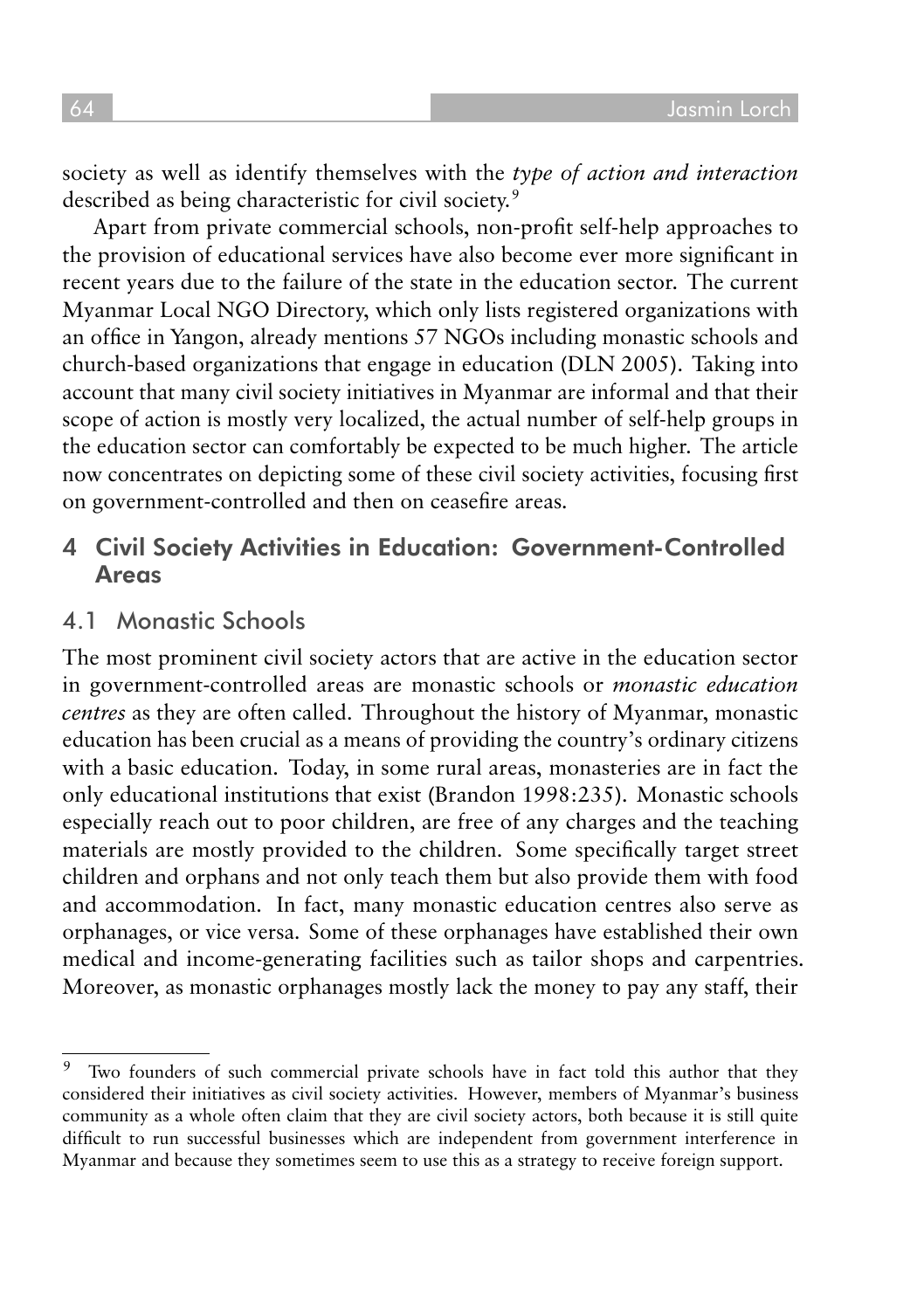pupils usually not only have to cook and wash for themselves but they also have to take care of the maintenance of school buildings and other facilities. Consequently, monastic education centres are typically highly self-organized. Financially, however, most of them depend on donations from local communities or, in some cases, international donors and friends. Mostly with the help of international friends or donor organizations, some monastic schools have also managed to establish libraries with relatively rich collections of books.

There are various types of monastic schools, but there seem to be three main categories: The first category of monastic schools confines itself to imparting Buddhist teachings. The second category is constituted by monastic schools which consider it their main task to impart Buddhist teachings but which, at the same time, also teach children basic literacy skills. These second type monastic schools are unable to hold exams or to award their pupils certificates which are recognized by the government though. However, the third category of monastic schools are those that adopt the government curriculum. In other words this means that they engage in formal education. This indicates that they deliberately try to fill a gap in the state-run education system by teaching the government curriculum to children whose parents cannot afford to send them to a government school.

According to official government figures 1,183 of these third type monastic schools are recognized by the government in a kind of co-education system. They seem to be registered with both the Ministry of Education and the Ministry of Religious Affairs. According to the same source, these 1,183 schools reached 158,040 pupils in the 2003-2004 academic year (MOE 2006:25). If monastic schools are recognized by the government, their pupils also have the possibility to acquire an officially recognized degree. They can either do their final exams at a government school or they can do them at their respective monastic school, which then, however, has to send them to the ministry responsible for marking and issuing the certificates.<sup>10</sup> For officially recognized monastic schools there

<sup>&</sup>lt;sup>10</sup> During my field study in summer 2006 several experts as well as teachers at monastic schools said that officially recognized monastic schools were registered with the Ministry of Education and that it was also the Ministry of Education to which all officially recognized monastic schools had to send their pupils' final exams for marking. However, during another research trip in early spring 2007 high ranking officials from the Ministry of Education claimed that all monastic schools were under the Ministry of Religious Affairs. Nevertheless, a publication of the Ministry of Education itself claims both the Ministry of Education and the Ministry of Religious Affairs to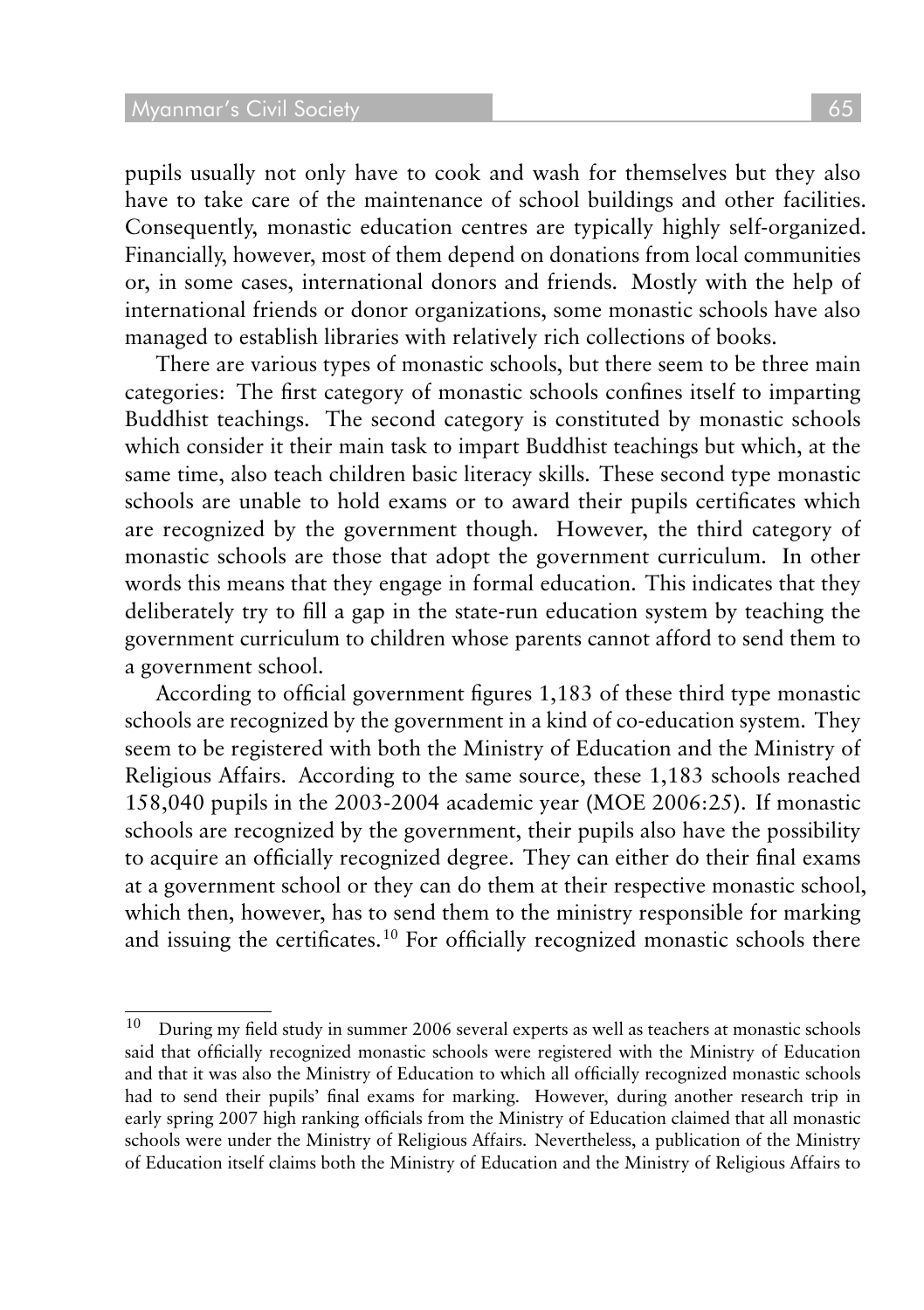also seems to be a kind of bridge system, which makes it possible for pupils to change from monastic to government schools. If, for example, pupils complete the primary level at an officially recognized monastic school, they sometimes appear to be allowed to do a special test. If they pass this test, they can get accepted at a government middle school.

According to other official statistics, which the author obtained from a UN agency active in the country and which are largely in accordance with the official source MOE 2006 cited above, the majority of all officially recognized monastic schools teach at the primary level or at the so-called post-primary level.<sup>11</sup> Some. but much fewer, officially recognized monastic schools teach at the middle level.<sup>12</sup> Furthermore, two to five officially recognized monastic schools were reported to the author to teach at the high school level.<sup>13</sup> Moreover, there are also various monastic education centres that engage in vocational skills training or computer training activities. With regard to the figures cited, it should be noted that they are likely to be incomplete due to a general lack of reliable data concerning almost every aspect of politics in Myanmar. However, it is also crucial to stress yet another aspect: Even though the figures indicate that monastic schools might not be so numerous in present-day Myanmar, it is still obvious they make important contributions to bridging some of the gaps in the state-run education system. These schools specifically reach out to the poorest of the poor, who would otherwise not have access to education at all.

be in charge of the officially recognized monastic schools (MOE 2006:25).<br> $\frac{11}{11}$  demonastic schools are in many places the only educational institution

<sup>11</sup> As monastic schools are in many places the only educational institutions that exist and mostly teach at the primary level, many of them have adopted the government's pattern of upgrading primary to post-primary schools.<br><sup>12</sup> According to this second of

According to this second official source cited here, there are 1,158 officially recognized monastic schools which altogether reach 161,492 children. According to the same source, 144,008 of these children are taught at the primary or post-primary level and only 17,484 are taught at the middle level. However, the source does not give the number of schools which are active at the primary level and at the middle level respectively.<br><sup>13</sup> This information shout the number of monogripe.

<sup>13</sup> This information about the number of monastic schools active at the high school level is not backed by the official sources cited above. Instead, it is based on various interviews that the author conducted in Myanmar in summer 2006. While some of the people interviewed claimed that five monastic schools taught at the high school level, others said it were only two. The author herself was able to visit one of them and read the funding proposal of a second one. Thus, the author can confirm that there are at least two monastic schools active at the high school level. There might be three more, but their existence could not be confirmed during this field study.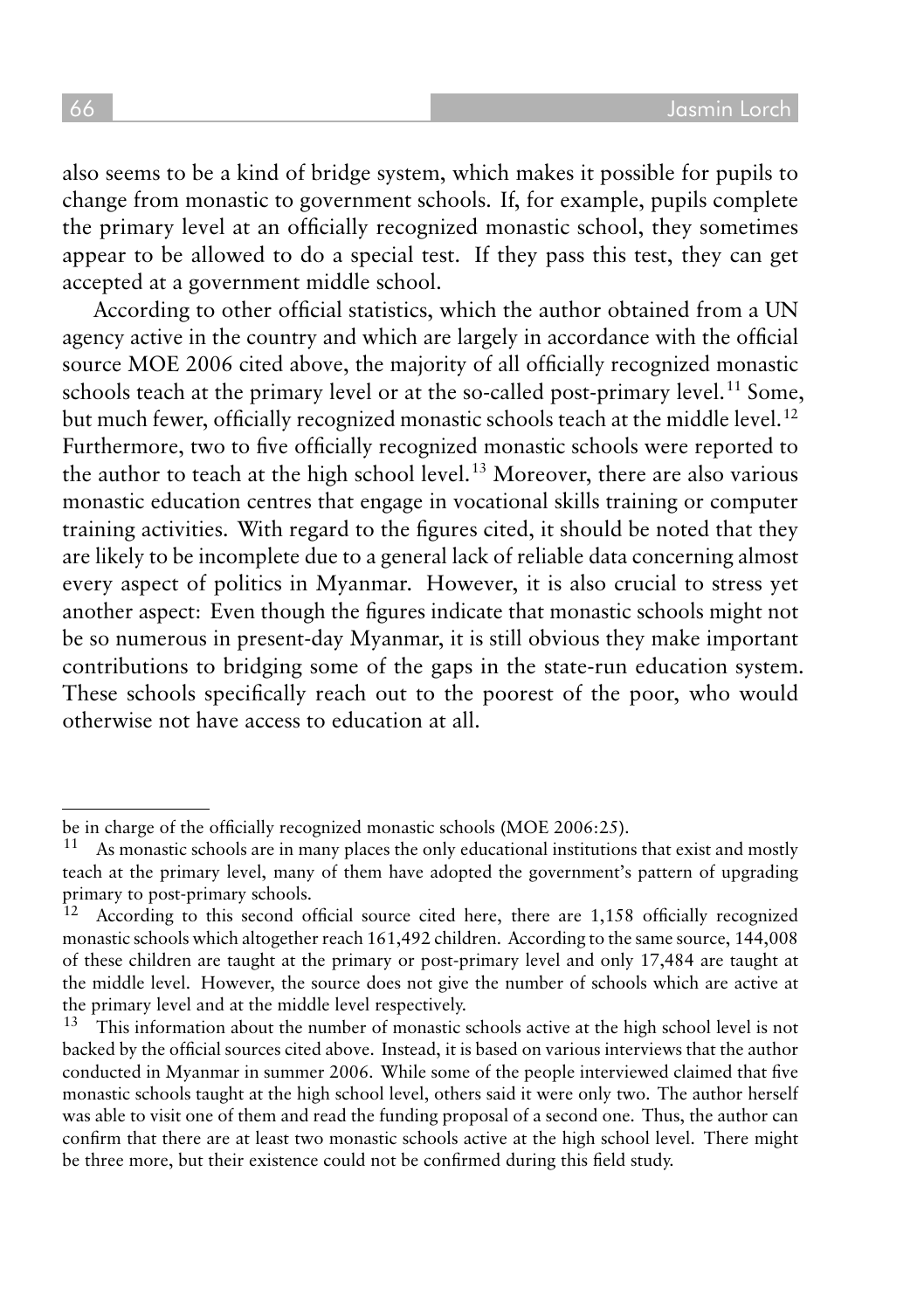Generally, most monastic schools teach novices and other children together<sup>14</sup>. Moreover, teachers who work or volunteer at monastic schools are not necessarily always Buddhist monks. Indeed, quite often, Buddhist monasteries largely serve as protective umbrellas for more secular educational initiatives taking place under their auspices. Sometimes, for instance, monasteries simply provide their compound and then invite professional teachers to volunteer.

Many monastic education centres provide their services regardless of race and religion, but education is certainly conducted in accordance with Buddhist values and principles. Indeed, the main purpose of some Buddhist education programmes is to counter similar efforts by the Christian churches and prevent people converting from Buddhism to Christianity. This pattern is especially relevant with regard to those monastic schools which are also orphanages. Even though not all of the children they care for are Buddhist, some monastic orphanages require every child who wants to live in their compound to wear a Buddhist novice's robe. Even in orphanages where this is not the case, Christian or Muslim children who live there are sometimes encouraged to convert to Buddhism.

Monastic education centres vary both in size and in the degree to which they are co-opted by the regime. While some only have a few dozen pupils, others have between 100 and 800 (some big monastic schools have even more pupils, but they are exceptions to the rule). Many rural Buddhist groups are localized and centre on individual monks. While they are relatively independent, their radius of action is necessarily limited to a few beneficiaries and their education facilities and materials are often very basic. Even though they fulfil fundamental welfare tasks, such informal initiatives are often invisible to Western donors and consequently receive little or no foreign support (South 2004:248f.). By contrast, large monastic schools are often granted a surprisingly large scope of action at first glance. The Dhamma Buddhist Education Centre in Rangoon, <sup>15</sup> for example, runs its own medical and income-generating facilities such as a tailor's shop, a carpenters and a garage in order to make it self-sufficient. It teaches

<sup>14</sup> The majority of the population in Myanmar is Buddhist. As a consequence, most children who go to monastic schools practise Buddhism. Not all of them are novices though. Moreover, in some cases even non-Buddhist children go to a monastic school for education, because there are no government schools where they live (see below).

<sup>&</sup>lt;sup>15</sup> Organization known to the author; name and place changed for safety's sake.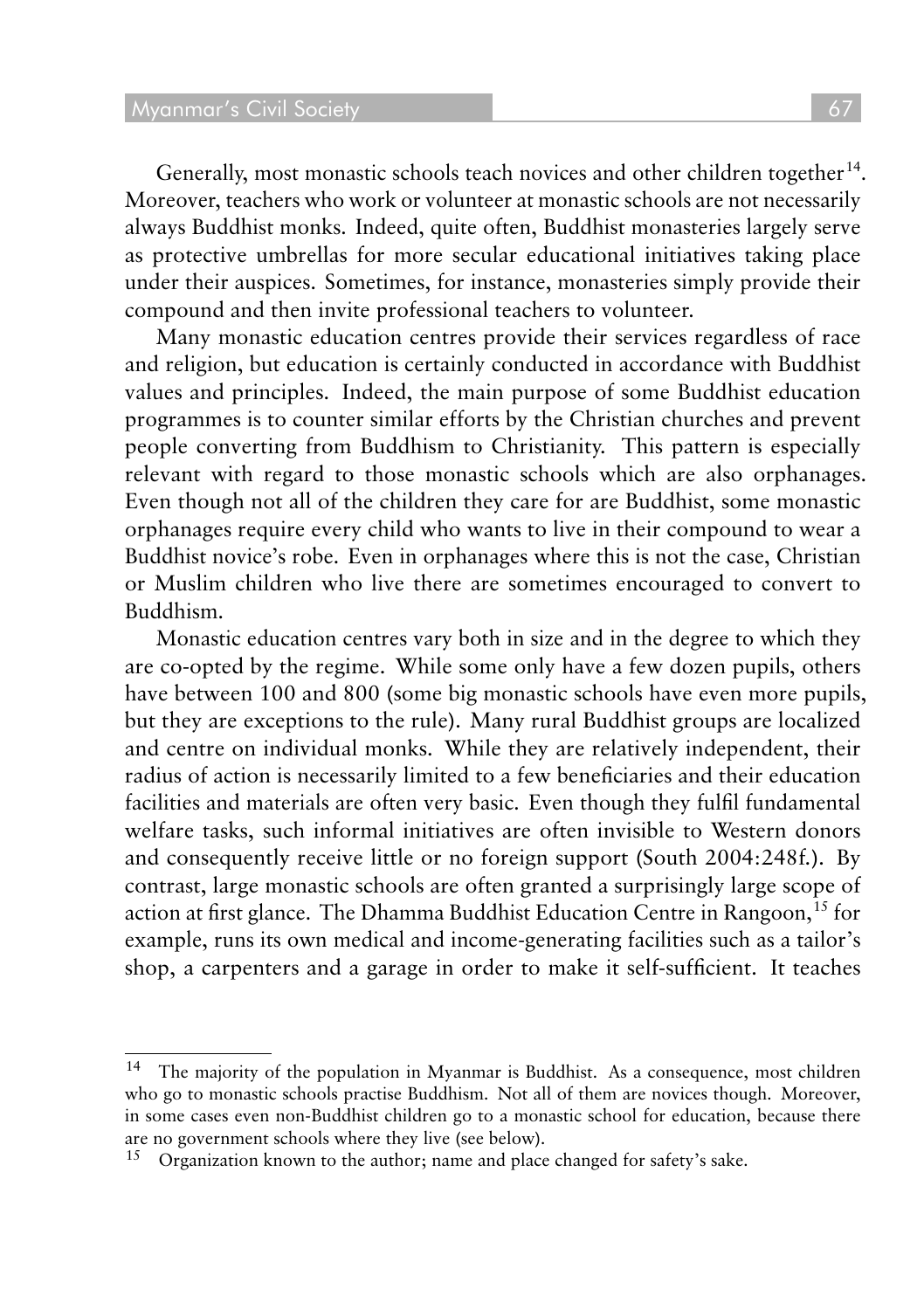several foreign languages and is allowed to invite foreign teachers and experts to volunteer. In addition, it maintains a library with a relatively rich collection of books. Moreover, it has a language laboratory and computer facilities and offers computer training courses for pupils and teachers alike. However, this room for manoeuvre is directly dependent on the personal contacts that the presiding monk maintains or used to maintain with several high-ranking officials. While such personal linkages with the ruling establishment compromise organizational independence, they also protect the institution from repression. Although the Dhamma Buddhist Education Centre receives no financial support from the state, military officials have in the past paid public visits in order to take some of the credit. In return, the institution has been granted considerable autonomy in running its programmes up to the present day.

As a local university professor told this author, many of the monks who run big monastic schools in Myanmar received their own education at the state-run Theravada Buddhist University, an institution which can be considered as an instrument of the government to promote but also to "purify" and control the Buddhist faith. To sum up, in spite of co-option (or precisely because of it), the Buddhist *Sangha*<sup>16</sup> enjoys a measurable scope of action, which enables it to offer essential educational services that the state fails to provide.

#### 4.2 Community-Based Schools in Rural Areas

In rural areas community-based schools are crucial as a means of providing village children with basic education and skills. Officially, the government mostly portrays these education institutions as government schools, but in reality they owe their existence to the engagement and the material contributions of the respective local communities.

Just as there are many types of monastic schools, there are also various patterns regarding the way in which community-based schools are established and organized. Among others, the following scheme seems to be common: While there is a government school (building) in the village, the government is unable to recruit a village teacher. In fact, this is a very common problem in present-day Myanmar. Professional teachers are usually highly reluctant to be transferred to remote areas, especially as they receive no adequate financial compensation.

<sup>16</sup> Community of Buddhist monks and nuns in Myanmar.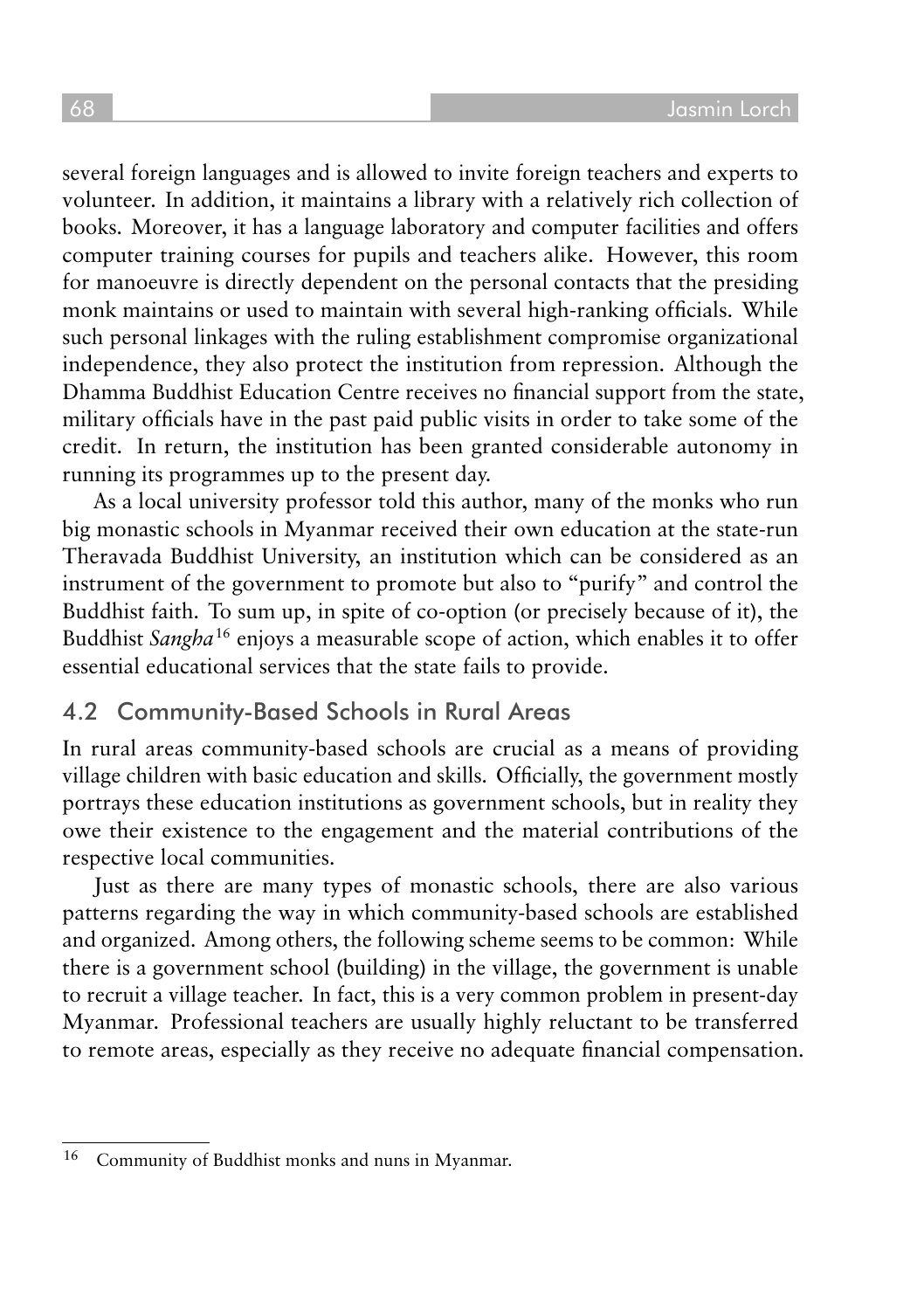As a consequence, local communities frequently establish informal groups and collect money to pay the village teacher themselves. If no professional teacher is prepared to work in the village, *community-based groups* sometimes even choose a teacher among themselves. Mostly, these makeshift teachers are community leaders who are respected persons and have a certain education as well as certain skills but who have never been trained to be teachers.

Another frequent type of civil society action in rural areas follows a slightly different pattern: Often, the next government school is too far away from the village – for example, in a neighbouring village or town. In this case, local community-based groups sometimes even construct the school building on their own and then either share the teacher with the government school nearest to their village or, as depicted above, also recruit and pay the teacher themselves. Officially, the government mostly declares these community-based schools as "extensions" to the government schools located nearest to them. In reality, however, all the efforts and expenses to establish and run these schools have been made by the respective local communities themselves.

4.3 Early Childhood Development, Non-formal Education, Free Extra Tuition, Vocational Training and Capacity Building: The Role of local NGOs

In government-controlled areas, local NGOs – be they Buddhist, Christian or primarily secular – are unable to engage in formal education. Nevertheless, they run certain worthwhile education programmes in the sectors of early childhood development, non-formal education, free extra tuition, vocational skills training and capacity building.

Early childhood development is aimed at children up to five. In this field, local NGOs run nursery or pre-primary schools, where they basically seek to stimulate creative thinking in children, which means that they mostly try to apply childcentred methods and participatory approaches. Some of the NGOs interviewed even claimed that they practised the *Montessori* approach. Apart from playing and singing songs with them, nursery school teachers usually also teach preschoolers the Myanmarese and the English alphabet. Mostly, local NGOs try to work in close co-operation with local communities. Indeed, according to one NGO worker, a number of local communities already have their own programmes in place but lack the skills necessary to efficiently promote skills and knowledge in a way which is suitable for children. Consequently, the main activity of NGOs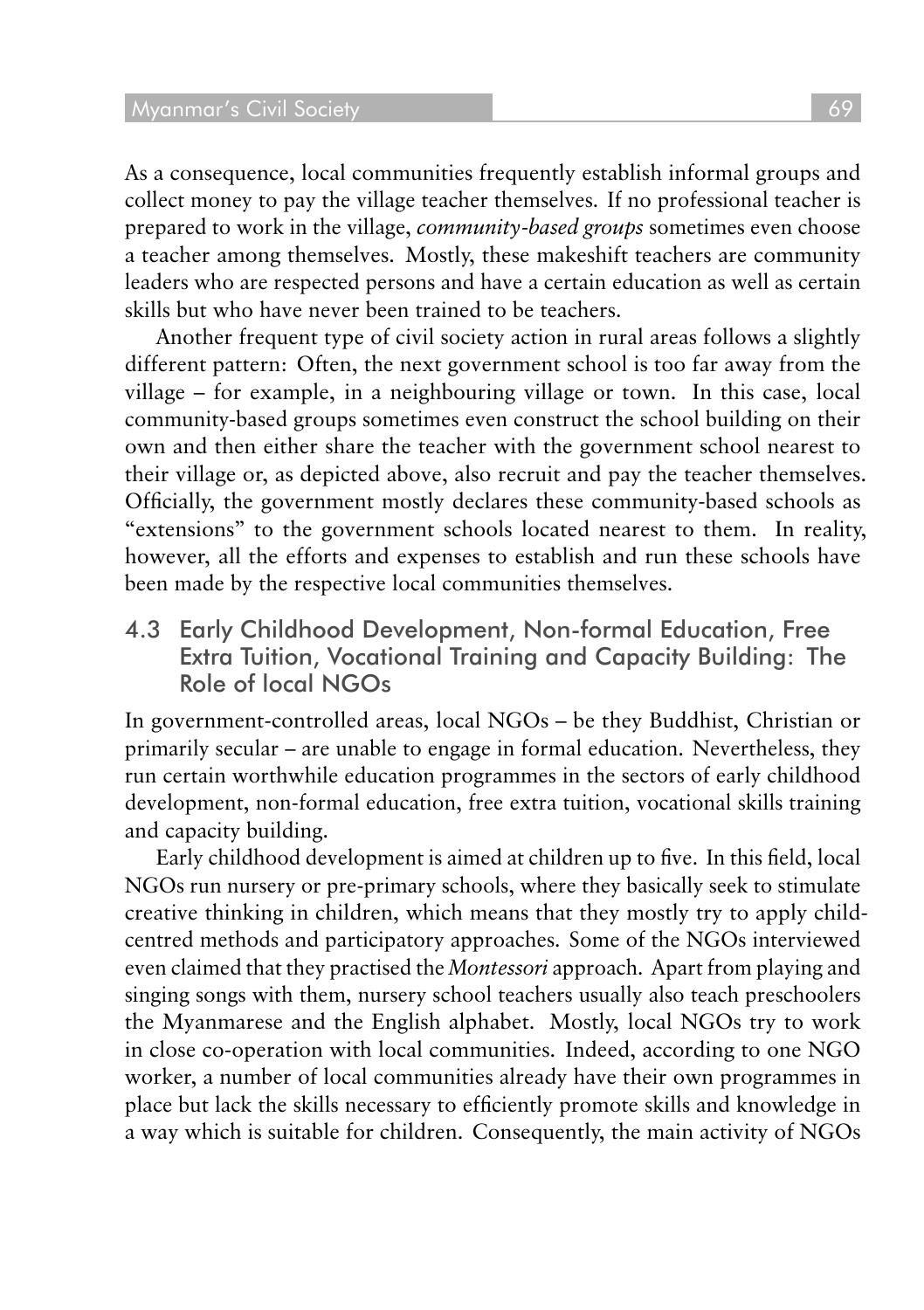that engage in this sector is often to teach community leaders how to run proper early childhood development programmes on their own.

Another field some local NGOs work in is non-formal education. In this field they mostly work with street children and school drop-outs, provide them with food and accommodation and teach them both basic literacy skills and vocational skills in order to enable them to earn their living and stand on their own feet. According to one international NGO worker, NGOs active in nonformal education often try to develop their curriculum in close cooperation with their target groups and frequently readapt it to their beneficiaries' needs. It should be noted, however, that non-formal education is a highly sensitive area of engagement even for local civil society actors and that a lot of programmes in this field have been stopped. Likewise, some local NGOs have been waiting for the official approval of planned non-formal education programmes for such a long time that they have become uncertain whether they will ever be able to get them started. As a consequence, many local NGOs have opted to engage in less controversial education support activities. For instance, some local NGOs give grants to poor parents whose children are enrolled in government schools but who – without this support – would have to take their children out of school and send them to work due to financial constraints. Other education-support activities of local NGOs include the establishment of free hostels for poor children who come from remote areas in order to seek education and training in the cities.

It should also be mentioned that local NGOs that are active in early childhood development or in non-formal education are unable to work or even register with the Ministry of Education. Instead, they usually register and – if possible – cooperate with the Ministry of Social Welfare, which is formally in charge of early childhood development. Indeed, the fact that the Ministry of Social Welfare is responsible for early childhood development programmes seems to provide a small window of opportunity for local NGOs to get involved in education at all. This ministry seems to be a bit less suspicious of private education-oriented initiatives than the Ministry of Education itself.

The NGO activity that might be considered as coming closest to formal education is free extra tuition. Local NGOs as well as engaged individuals run all sorts of free extra tuition programmes in order to help children who have problems at government school but are unable to pay for extra tuition. Many free extra tuition programmes specifically target pupils who have problems in English as well as pupils who are preparing for their matriculation examination.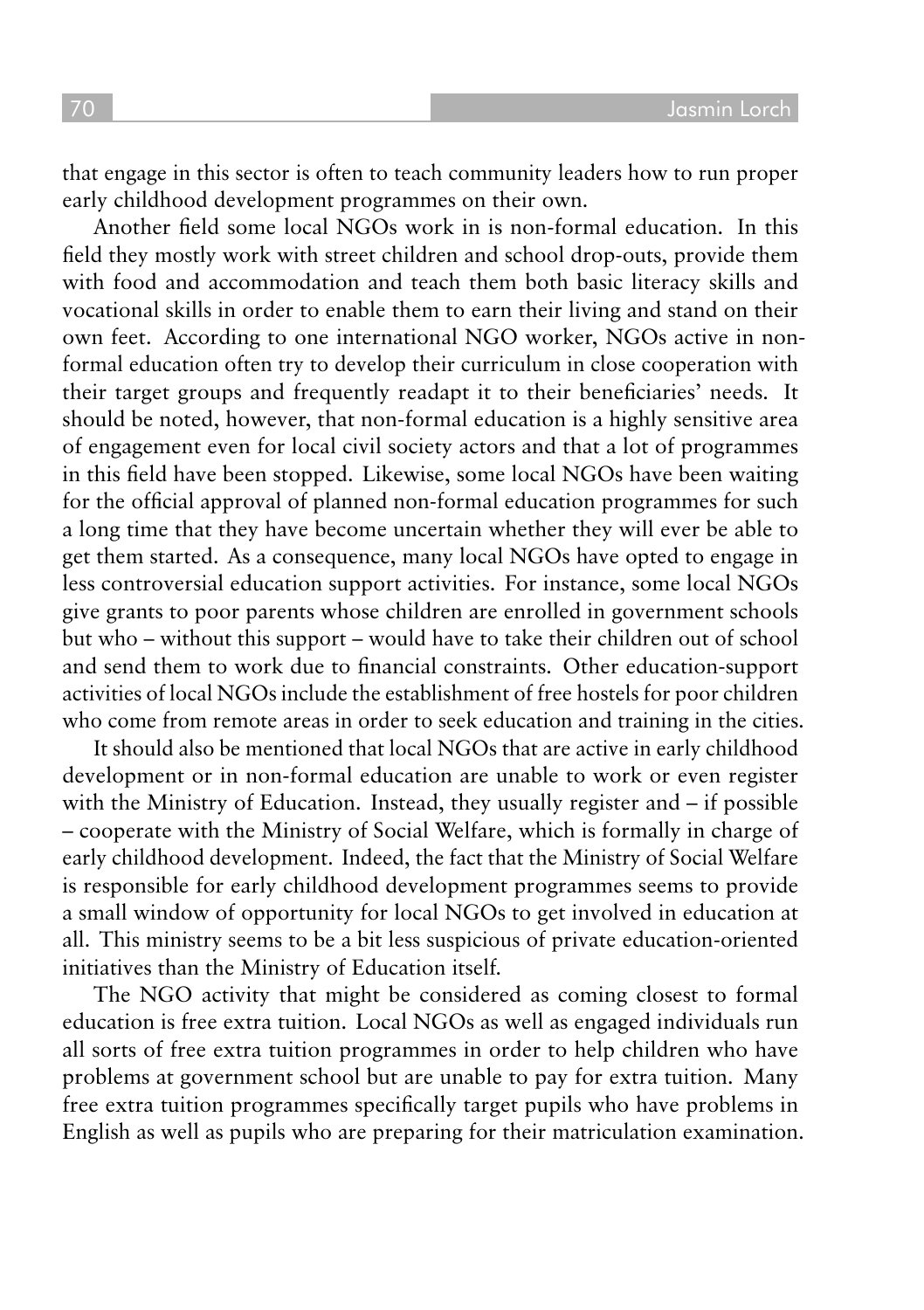While free extra tuition is always a well-meant endeavour and undoubtedly might often help children, it should be noted that it can also be counterproductive; the quality varies. What is more, with the state-run education system deteriorating it has become common practice for parents all over Myanmar to send their children to one of the many extra tuition programmes that exist, be they with costs or free of charge. As a result, some ten-year old children who this author spoke to spend almost all of their day in class going to the government school in the morning, to an extra tuition with costs in the afternoon and to another free extra tuition in the evening – sometimes as late as nine or ten o'clock. With the absorptive capacity of a ten year old child being unquestionably limited and the quality of free extra tuitions often inadequate the impact of some of these programmes becomes questionable.

Another field of local NGO engagement is vocational training which regards training activities in professional areas as different as nursing, medical training, tailoring, agriculture and accounting. Moreover, some NGOs offer computer training courses which mostly focus on basic Microsoft Office skills. Due to financial constraints, most NGOs rely on the voluntary engagement of their teachers and trainers. While it is often local pensioners who act as voluntary teachers in NGO vocational training courses, some NGOs have also managed to invite international experts to volunteer for a limited period of time. None of these vocational training courses can earn the participants an officially recognized degree though. However, NGO workers often help their students to find a job after completing the course – by writing recommendation letters to possible future employers, for instance. In actual fact, some local NGOs have already established a network of contacts with local enterprises and employers which helps them to place their former students in a job.

Moreover, the local NGO community has initiated various types of capacity building initiatives in fields such as project management, proposal writing, financial accounting, community organizing, leadership skills, conflict management and English in order to train its own new generation of staff as well as local people who want to work with international (aid) organizations and NGOs active in the country. Apart from local aid workers, the beneficiaries of these capacity building initiatives are often community leaders such as pastors or socially engaged local businessmen because these people can potentially act as trainers themselves and pass their skills on to other people in their communities. One local NGO known to the author relies on self-education methods and has in the past been able to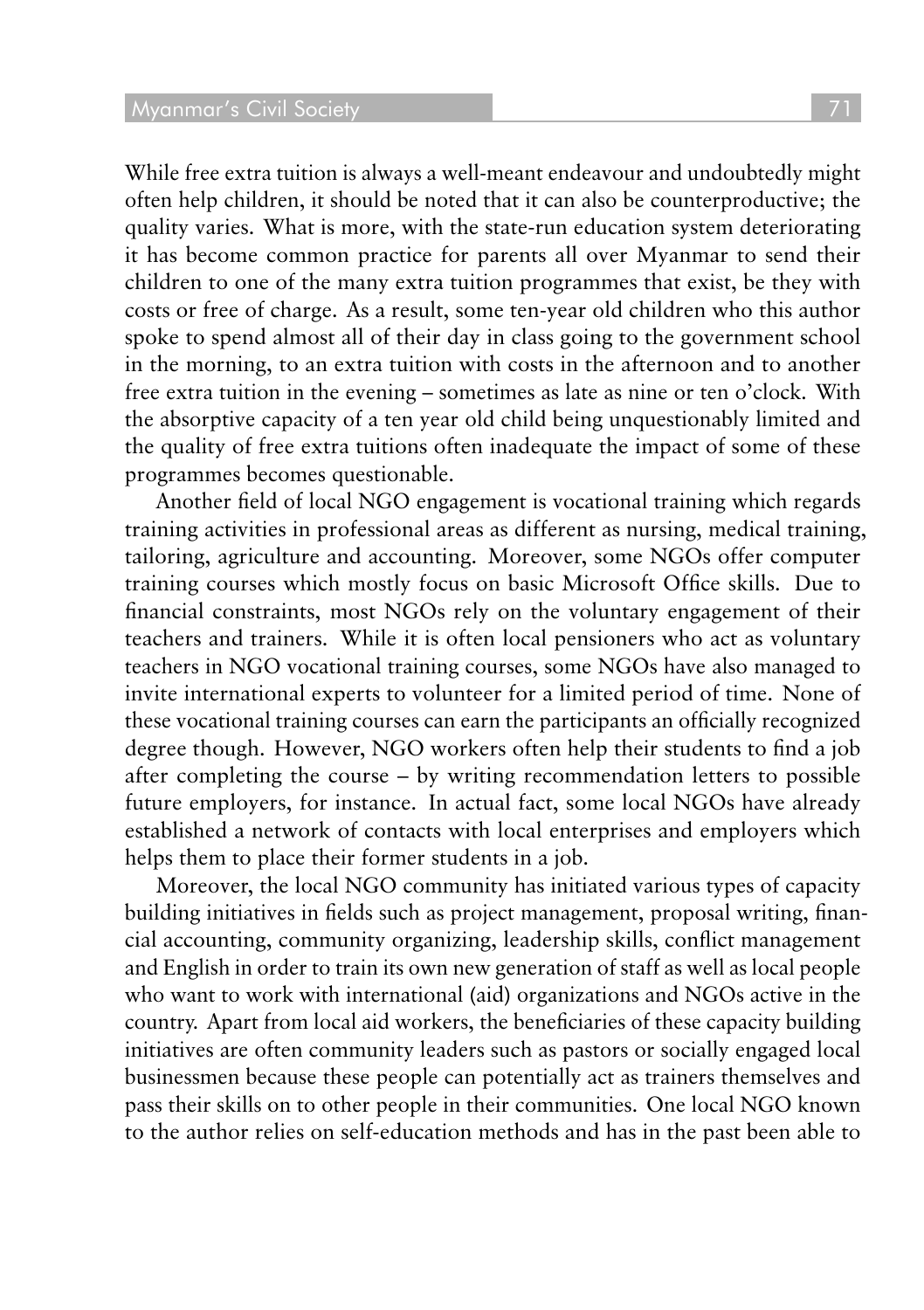invite foreign experts for seminars and trainings. The certificates that students can acquire after completing NGO capacity building courses are not recognized by the government. However, they are usually recognized within the community of local NGOs and international NGOs active in Myanmar. Moreover, at least one NGO which the author visited had found a way to have its certificates accredited by an international education institution. As there are no adequate state-run training programmes in the field of development aid, these capacity building initiatives have meanwhile come to present an important means for the local as well as international community of aid workers in Myanmar to train and recruit its own staff.

4.4 Parent-teacher Associations (PTAs) Provide Basic Educational Facilities at the Boundary between Civil Society and the State

*Parent-teacher associations (*PTAs) have become ever more active in recent years. In many towns and regions of Myanmar, these groups consisting of parents and schoolteachers are the only actors to lay the foundations for basic education. Because the state often fails to provide even the most basic educational facilities and materials, PTAs collect money for textbooks and take care of the basic maintenance of school buildings. Some PTAs have even managed to establish links to each other, thereby forming a network, which indicates that their degree of organization is increasing. Moreover, various PTAs have contacts with international organizations that not only support them financially, but also make them familiar with modern approaches to teaching and interactive learning. In this sense, PTAs perform a central role in filling the gaps that exist in the sector of education due to state weakness.

Due to the worthwhile contributions of their members with regard to service delivery, PTAs at least to some degree can be said to account for civil society actors in the *relational* sense, particularly as some of them were reported to the author to practise deliberative forms of decision making, such as voting their own chairpersons. This means that at least to some extent they practise the mode of action and interaction defined as being characteristic for civil society. Nevertheless, whether PTAs can be described as genuine civil society institutions is questionable. The teachers who are members of these organizations are usually part of the state-run education system. Moreover, the government more often than not seems to require parents whose children are enrolled to pay obligatory fees to the local PTAs. In fact, the government has relied on the contributions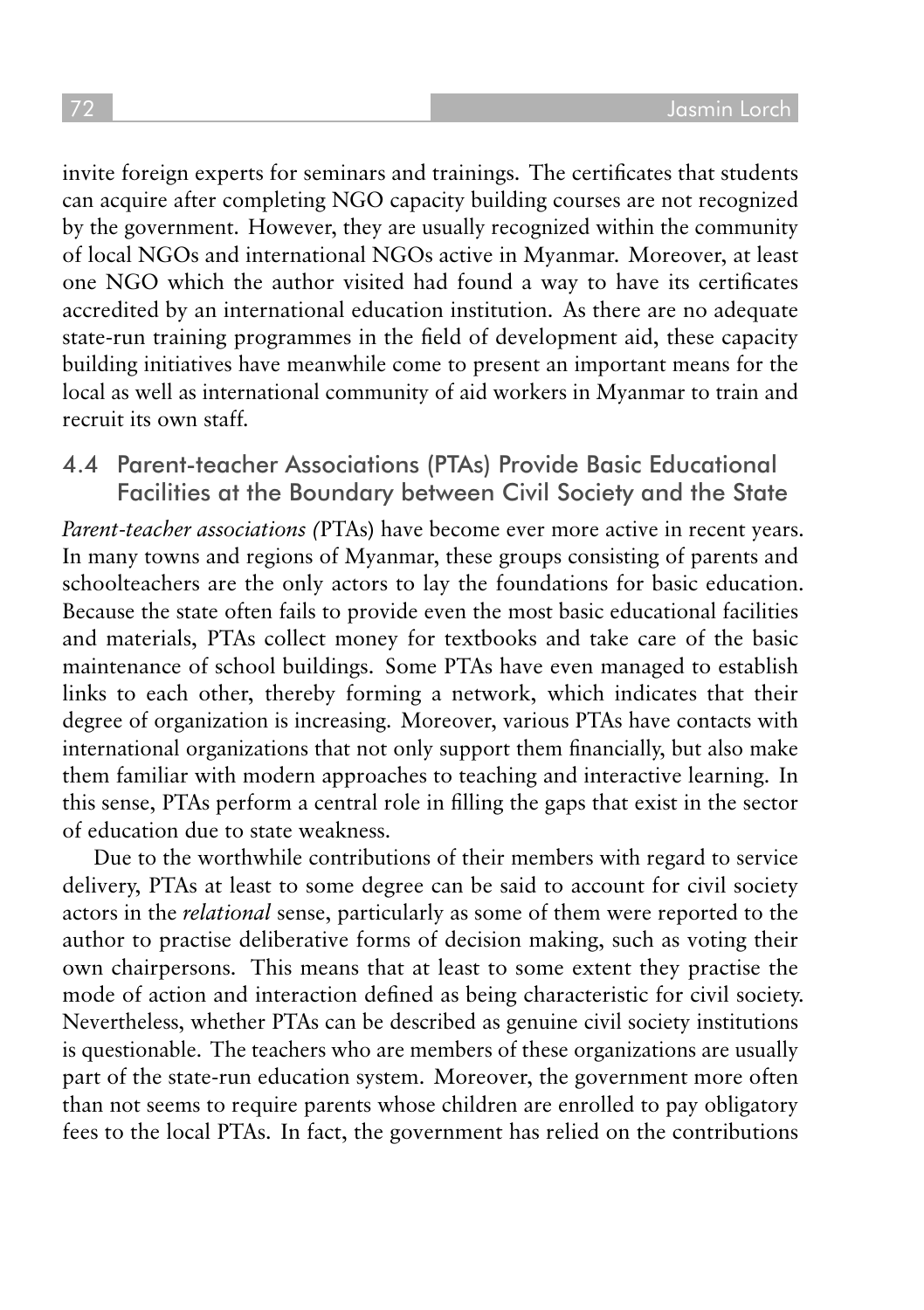of PTAs since the socialist period. In many cases these links with the state-run education system adversely affect the ability of PTAs to operate in a self-organized and self-reliant way and thus curtail the extent to which these organizations can realize the type of action and interaction characteristic for civil society. Hence, PTAs are better described as being located at the boundary between civil society and the state. It could be argued, however, that this boundary shifts considerably as soon as the teachers involved are not state officials but community leaders who teach at community-based schools. Most notably so, because it is also conceivable that in such areas where a government education system does not exist the local population might be much less – or even not at all – subject to government pressures to pay obligatory fees to the PTAs, as both the PTAs and the schools themselves are then genuinely voluntary community initiatives rather than state-controlled.

In any case, for the international donor community the cooperation with PTAs might actually provide a window of opportunity precisely because of their rather hybrid character. The connections which PTAs by nature have with the state apparatus could potentially enable international aid workers to engage with civil society and the local state at the same time, thereby fostering cooperation between the two as well.

## 5 Civil Society Activities in Education: Ceasefire Areas

As mentioned above, since 1989 the regime has negotiated ceasefires with most of the armed ethnic resistance groups, thereby granting them some degree of autonomy. In some cases, this degree of autonomy also extends to education. The Kachin Independence Organization (KIO), for instance, has formal administrative autonomy over its area and is allowed to have its own department for education. Moreover, the KIO runs several other education institutions such as a Teachers Training School (ICG 2003:9). In the Special Region 4 in Northern Shan State schools run by the central government exist alongside Chinese schools and socalled self-reliance schools which the Educational Department of the Special Region 4 is in charge of. As a result of this increase in ethnic autonomy many of the ceasefire agreements have led to the emergence or enlargement of spaces for civil society activities in the sector of welfare provision in general and in the sector of education in particular (Smith 1999:37-49; Purcell 1999:89ff.; South 2004:233). Moreover, due to decades of civil war most ethnic minority areas are faced with enormous problems of underdevelopment. While the regime is mostly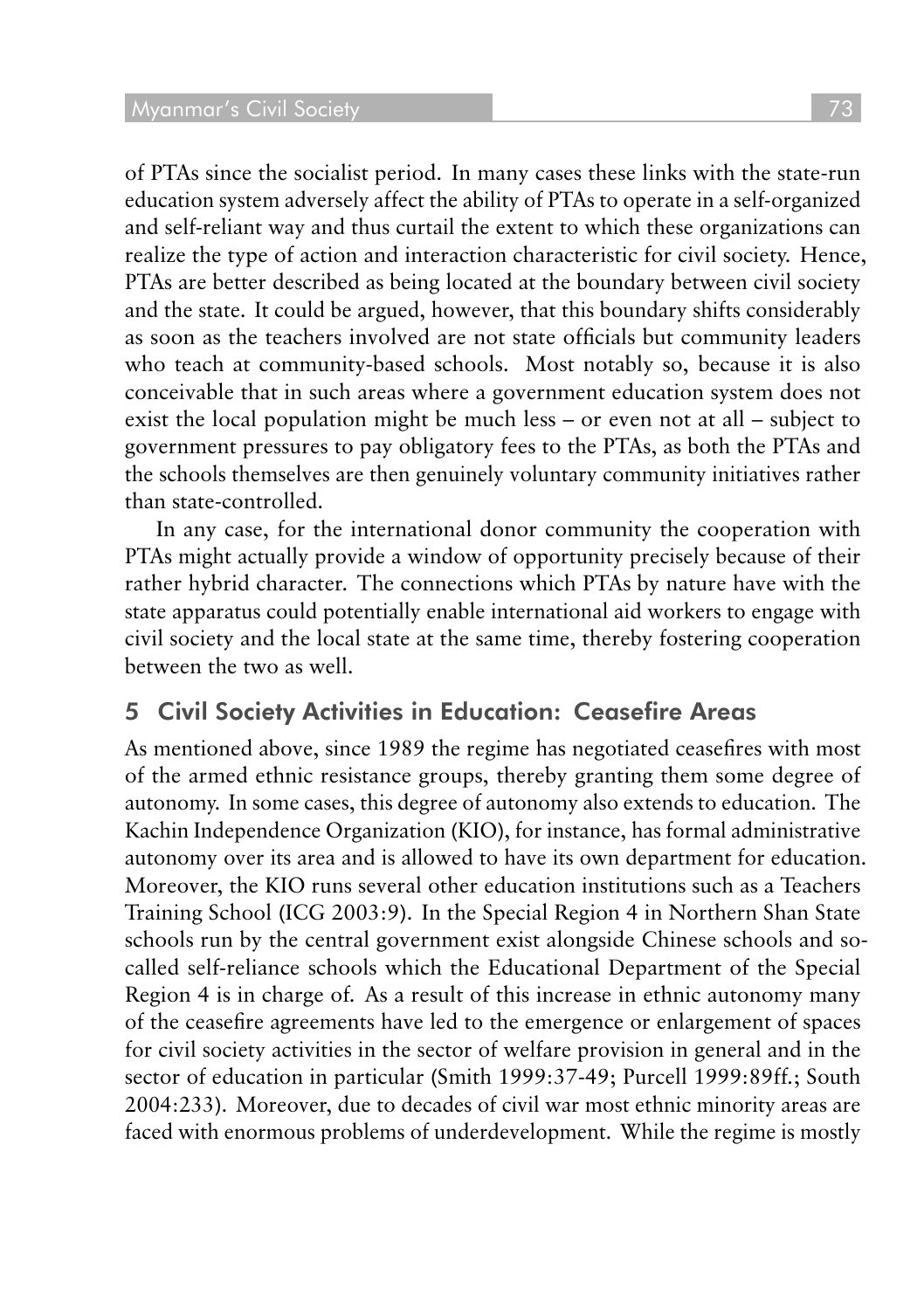unable or unwilling address these grievances it might still be afraid that the armed resistance groups will call off the ceasefires due to economic frustration. This may be another important reason why the military regime allows development projects to be conducted by civil society actors, particularly in ethnic minority areas (ICG 2001:23). Consequently, just as in government-controlled areas, it is mostly in the sector of welfare provision that civil society activities have been allowed to emerge in ethnic territories.

#### 5.1 Christian Churches and their Role in Education

Probably the most important civil society actors in the education sector in ceasefire areas are Myanmar's Christian churches. As most Christians in Myanmar belong to ethnic minority groups, the Christian churches are mostly active in ethnic minority areas. This is not to suggest, however, that the welfare services of the Christian churches in Myanmar are generally confined to non-Burman ethnic nationalities or Christians. Many of them rather deliver their services regardless of ethnicity and religion. Education programmes are however usually conducted in accordance with Christian values and principles.

Until 1962, various Christian denominations in Myanmar ran their own officially registered schools up to high school level. Even though the churches had already encountered some serious restrictions before, after the military coup in 1962 these schools were finally either nationalized or simply closed down. Myanmar's Christian churches have been prohibited from running officially recognized schools or register any other education programmes with the Ministry of Education ever since. Nevertheless, many educational initiatives exist under the religious umbrella of the Christian churches up to the present day.

In ceasefire areas, the contributions which Myanmar's Christian churches make to bridging some of the gaps that exist in the state-run education system often go hand in hand with community-based self-help initiatives, such as the establishment of *community-based schools* depicted above. There are various forms of cooperation between local churches, local communities and even local government institutions which are aimed at providing basic education in ceasefire areas. In many rural ethnic areas, for example, there are no government schools at all. As a consequence, local communities often construct a school building on their own and, subsequently, the local church or bible school provides the teacher (May Oo 2004). Another common scheme seems to be that the government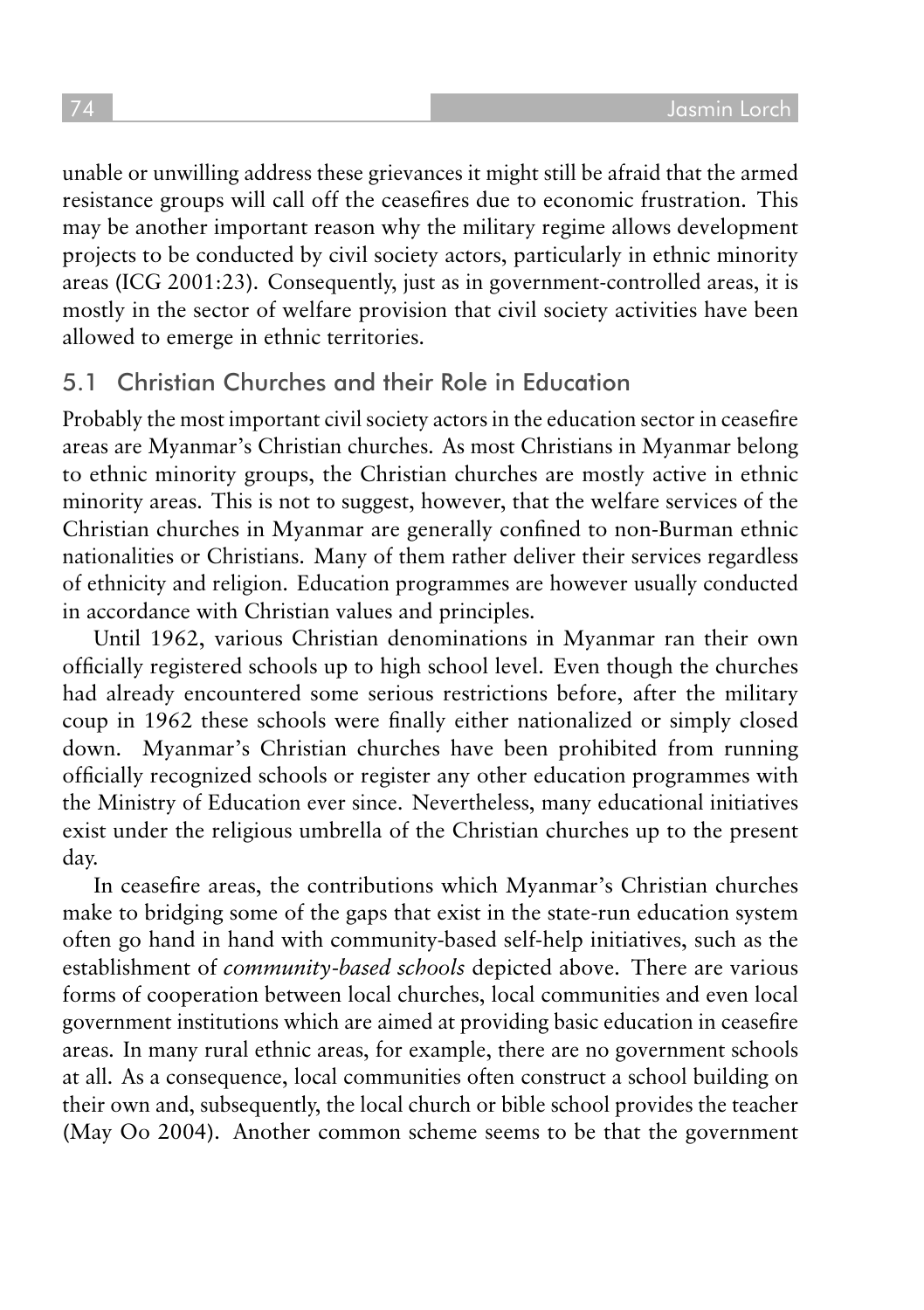#### **Myanmar's Civil Society**

provides the physical educational infrastructure such as a school building but – just as in remote areas under government control – is unable to pay for a teacher. In such cases again, teachers are often provided by the respective local church organizations. Another important contribution local churches in ethnic minority areas frequently make is to provide books and other teaching materials to government schools that lack the financial means to purchase these materials themselves.

Furthermore, according to a leading church official, Myanmar's Christian churches run about 1,500 nursery or pre-primary schools all over the country and in ethnic minority areas specifically. Apart from playing and singing songs, children who go to church-based pre-primary schools also learn the Myanmarese and the English alphabet as well as the alphabet of their respective ethnic language. However, what seems to be somewhat sensitive is that the Christian churches tend to consider the pre-primary schools as missionary instruments. Interestingly, up to now church-based pre-primary schools seem to have been relatively free to formulate their own curriculum and set their topics as long as they refrained from criticizing the regime. Recently, the government seems to have become a bit wary of these church-based education institutions though. As a consequence, it is currently planning to develop certain guidelines for the curricula of church-based pre-primary schools. However, as the authorities regarding this matter seem to be divided or even disputed between the Ministry of Education and the Ministry of Social Welfare, this plan so far seems to exist on paper only. Moreover, according to one source the government has announced that in the future teachers working at church-based pre-primary schools needed to be trained by the government. While this measure would definitely curtail the independence of these Christian schools, it remains highly questionable whether the government actually has the capacities necessary to implement it. One church worker said that his / her organization did not really worry about this plan, since the government only had the capacities necessary to train 50 pre-primary school teachers per year which with regard to the 1,500 church-run pre-primary schools already in existence was totally insufficient.

Other education support activities of the Christian churches in ethnic minority areas include the provision of free extra tuition and the maintenance of hostels that are free of any charges. Free extra tuition programmes aimed at helping children who have problems at government school are either conducted by staff members of local church organizations or run by private volunteers and local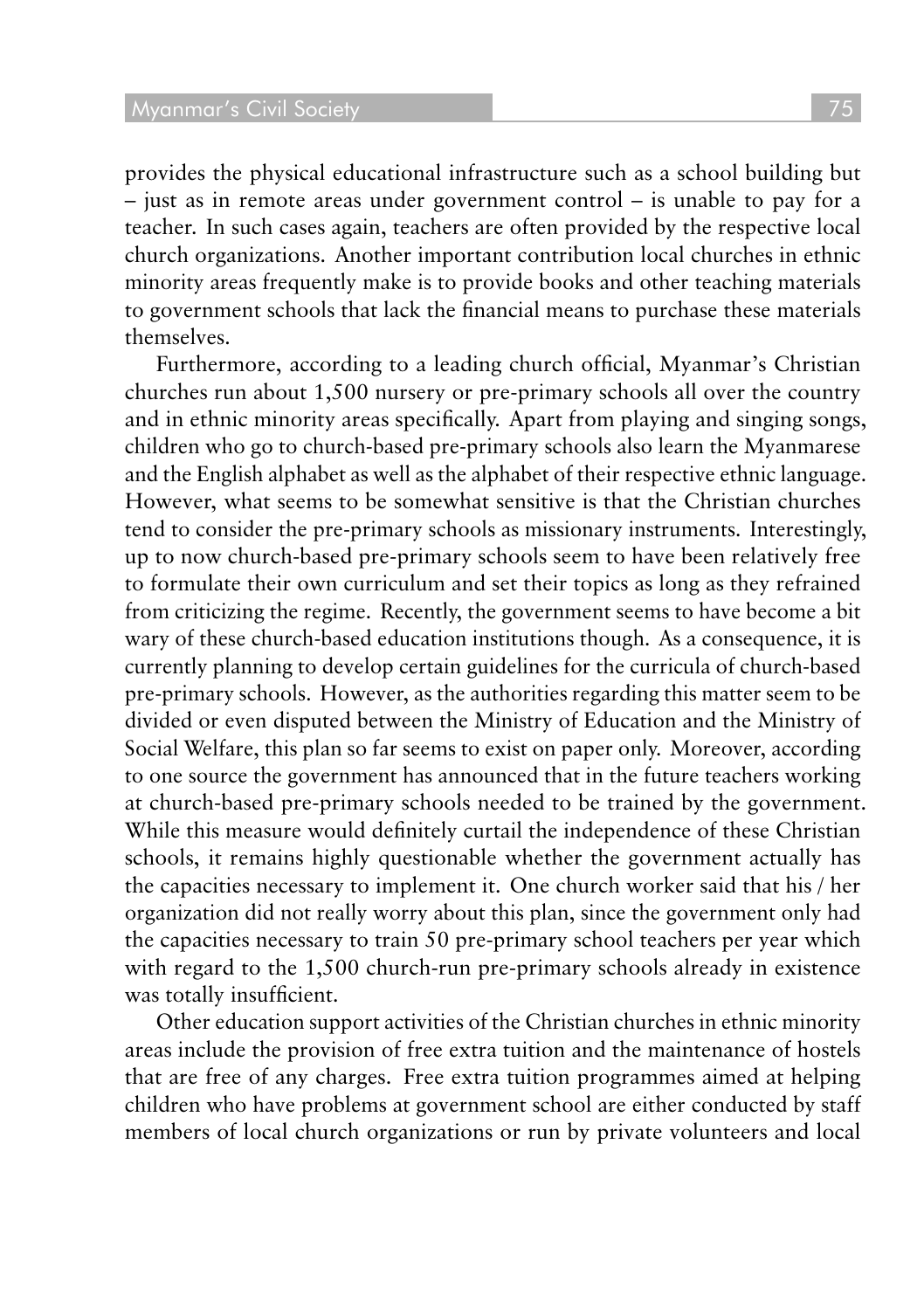community leaders for whose activities the local churches provide protective umbrellas. While church-run hostels that are free of any charges do not constitute educational institutions per se, they are of crucial importance for many pupils from remote ethnic minority areas nevertheless. As many villages in ethnic minority areas are small and very remote, secondary schools are mostly far away. As a consequence, many poor parents can only send their children to a secondary school if there is a free, church-run hostel in the town where the school is located.

Moreover, there are about 30 Christian colleges – or so-called Seminaries – all over the country and in ethnic minority areas especially. The Seminaries can be attended after matriculation. Their prime mission is to teach Bible Studies, but as most of the books they use are in English, they also impart good spoken and written English skills. What is more, the Seminaries currently also seem to be attempting to establish a Bachelor of Arts system. If this attempt was successful, this would mean that apart from Bible Studies Seminary students could also study some secular subjects such as English and economics. Just as many monastic schools, some Seminariesare highly self-organized. Often, students live in the compound of the Seminary because their home towns or villages are far away. One such Christian college which the author visited not only had its own cooking and basic medical facilities but also a number of sewing machines so that the students could mend and make their own clothes. Moreover, the students had to take turns in the kitchen as well as in cleaning the compound. In theory, all important decisions were supposed to be made by the founder and principal of the Seminary. However, he / she usually had to travel a lot and thus in practice a committee of teachers administered the college. Students were allowed to form a students' council which was in charge of organizing community activities such as sports competitions.

The Myanmar Institute of Theology (MIT) in Rangoon serves as a Christian University and issues Bachelor's as well as Master's degrees. Even though it provides tertiary education, it is registered as a religious and not as an educational institution. Students at MIT can not only study theology but also choose among a limited number of secular subjects including English and economics. The degrees that students can earn from the Christian colleges and from MIT are not recognized by the government. As a consequence, some of the students who study there also follow a long-distance education course at a government university at the same time. However, the degrees of MIT and the Christian colleges are recognized within the national Christian community with which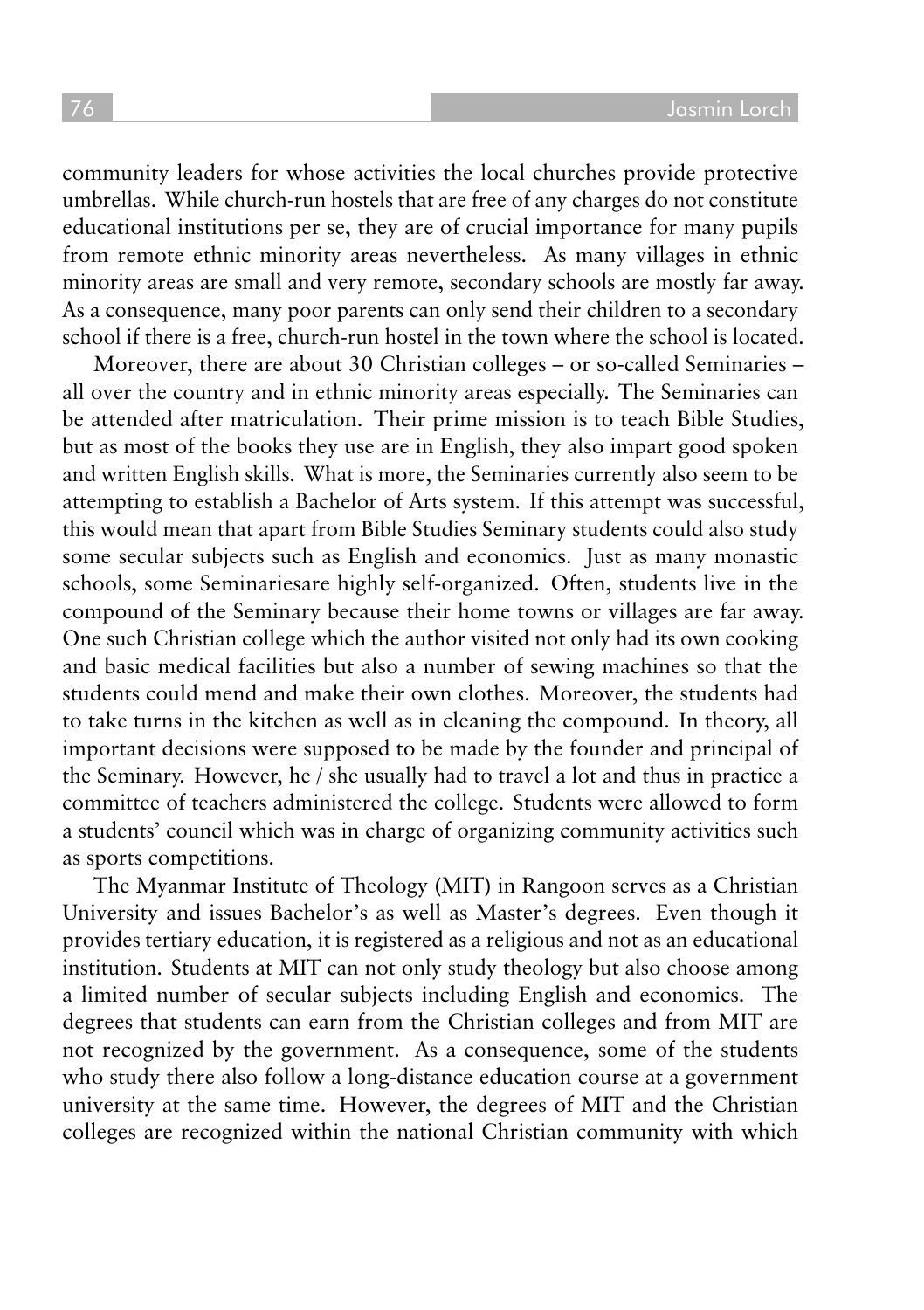most of the students seek employment after completing their education. Some of these tertiary Christian education institutions also resort to alternative accreditation methods such as having certificates accredited by international education associations. Moreover, as one church organization representative stressed, the problem in Myanmar is usually not to get a certificate but rather to acquire worthwhile skills and good quality education. Some teachers at the MIT and at the national Christian colleges have studied abroad and, as a consequence, are often highly qualified.

A generally very interesting aspect is that Myanmar's Christian churches have managed to establish and maintain national network structures, such as the Myanmar Baptist Convention (MBC), the Catholic Bishops' Conference and the Myanmar Council of Churches (MCC) (ICG 2003:17). This aspect distinguishes the Christian churches from the Buddhist *Sangha* which tends to have a much more localized and decentralized organizational structure. These network structures constitute a great asset with regard to the coordination of the various national church-based educational activities. The MCC, for example, provides capacity building programmes such as teachers training and constitutes a common forum for member churches where they can exchange experiences and discuss about their activities in the education sector. Moreover, the MCC maintains some education support programmes which aim at financing scholarships for gifted students to study abroad. However, these scholarship programmes have not always been successful in the past because many beneficiaries have chosen to stay and work abroad instead of coming back to Myanmar in order to work in their own communities. Apart from the educational programmes mentioned, the women department of the MCC runs vocational training courses in various professional fields. Other MCC departments run capacity building programmes in the sectors of humanitarian and development aid, which the MCC also engages in.

#### 5.2 Culture and Literature Committees and their Role in Education

In recent years, the regime has allowed various ethnic minority parties to issue publications in their own ethnic and local languages, which would have been unthinkable before the ceasefires. Following this increase in ethnic autonomy, civil society initiatives in the sectors of culture and literature have been mushrooming. As the Culture and Literature Committees are legal organizations which exist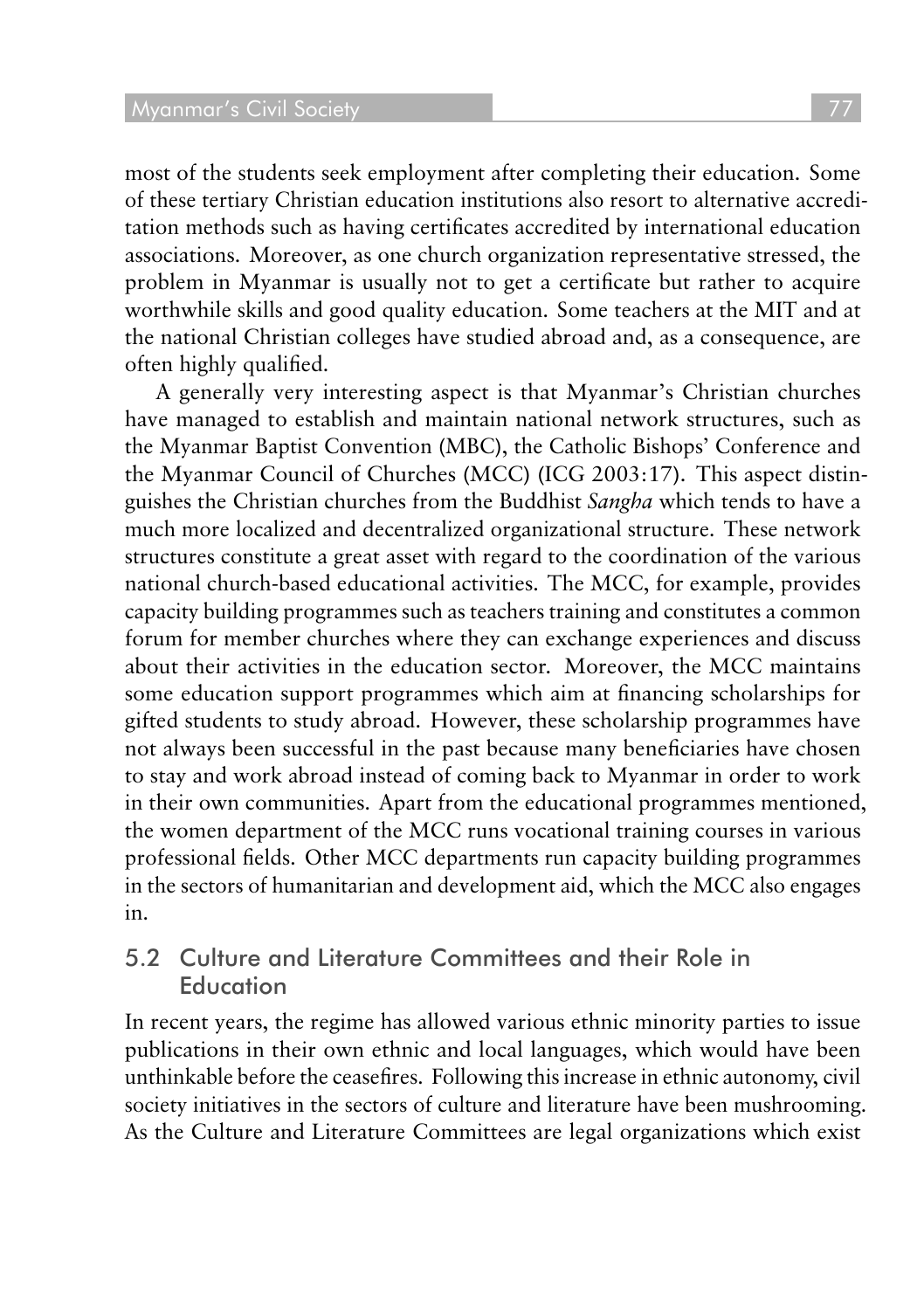in almost every ethnic village, a lot of different activities take place under these umbrellas. Specifically, most Culture and Literature Committees focus in some way on literacy and teach children and illiterate adults important spoken and written language skills. As early as the year 2000, 46,000 primary-school children in Mon State and 27,000 in Shan State were able to attend language courses in their own ethnic tongues (Smith 2002:26).

Most Culture and Literature Committees teach the local ethnic language of their respective region and mainly rely on community education approaches such as informal education programmes and summer schools. Others, however, already seem to have incorporated Myanmarese and other non-culture-related subjects into their curriculum. In fact, one UN representative active in the country told this author that some Culture and Literature Committees were even able to engage in formal education and had adopted the government curriculum, especially in Mon State. Just like the Buddhist monastic schools and the educational institutions run by Christian churches, most Culture and Literature Committees are active at the primary education level. However, there also seem to be some that teach at a higher level and impart a number of skills.

The Mon Culture and Literature Committee has conducted educational projects and produced publications in collaboration with the Buddhist *Sangha* (ICG 2003:18). In predominantly Christian areas it is mostly the Christian churches and church-related organizations that – in cooperation with Culture and Literature Committees and other communal actors – help to promote ethnic languages and address basic educational needs, which the central government is unable or unprepared to tackle itself. While ethnic Cultureand Literature Committees teach members of their respective ethnic communities important spoken and written language skills, at least some of them tend to exclude members of other ethnic groups. Consequently, in spite of their worthwhile educational activities Culture and Literature Committees potentially also bear the risk of being culturally divisive, thereby reinforcing ethnic cleavages.

#### 6 In a nutshell

So far, this article has provided a number of informational details about the multifaceted ensemble of civil society groups that are active in Myanmar's education sector. Before moving towards a conclusion, it seems to be useful to summarize the most important common features of civil society initiatives in the field of education as well as the major differences between them.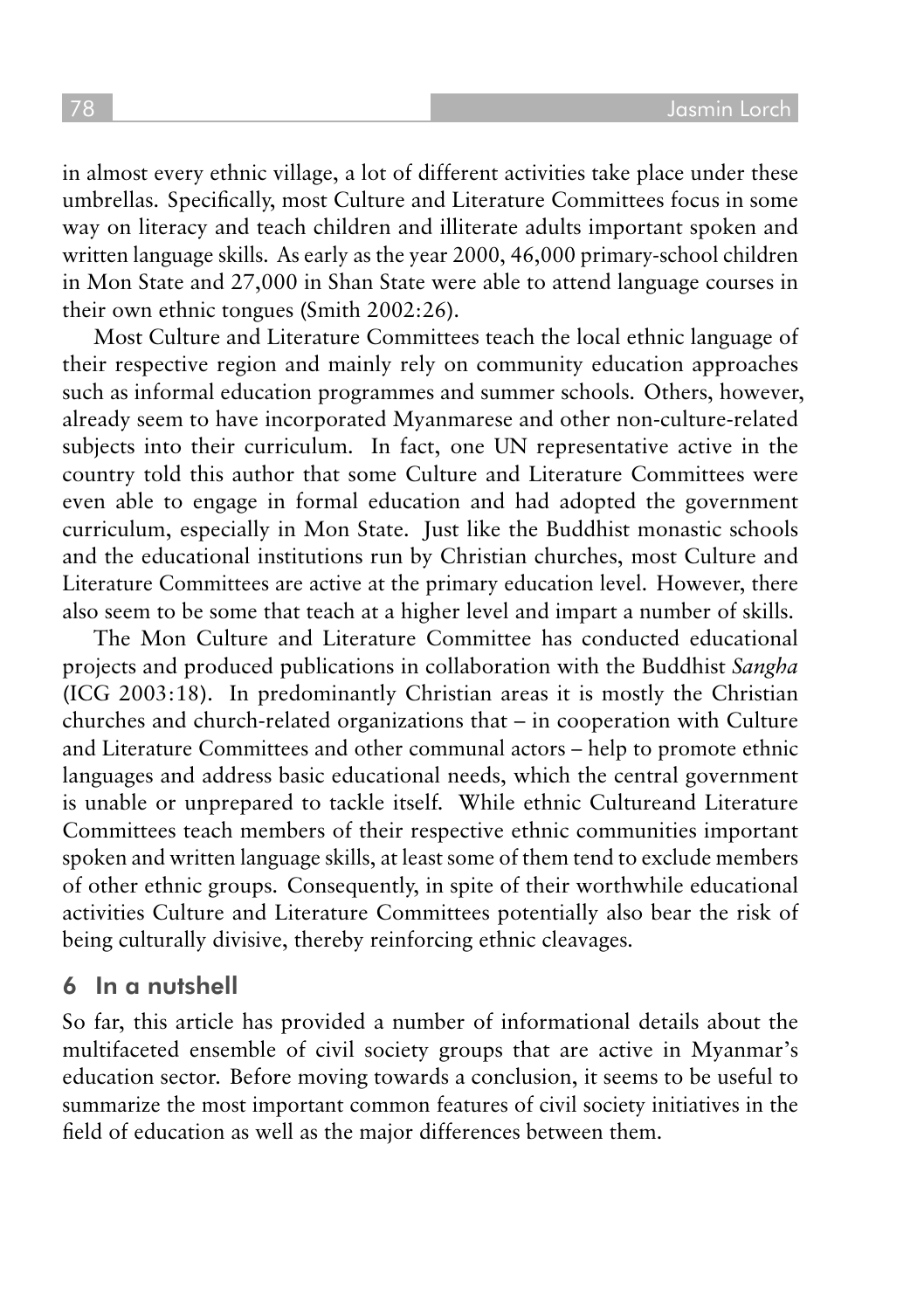Firstly, there are quite a lot of community-based initiatives in the sector of education, if we define this sector broadly. However, most of these community-based groups cannot engage in (formal) education directly. Instead, they are confined to providing physical support to schools. For instance, their education support activities include the construction and maintenance of school buildings. Moreover, these groups often donate money, benches and school books to government and community-based-schoolsalike or pay for village teachers' salaries. Secondly, there are a number – but definitely much fewer – civil society groups that can engage in education more directly. Most of them apply informal, community-based approaches to teaching, whereas only a few groups have managed to involve in formal education and to be allowed to teach the government curriculum so far. Among the groups that are able to engage in formal education, monastic schools or monastic education centres are undoubtedly the most prominent. Thirdly, most educational initiatives which are aimed at children take place at the primary or even at the pre-primary level. While there are some at the middle level, only a handful exists at the high school level. However, there are several educational initiatives for (young) adults in the sectors of vocational skills training and *capacity building*. Fourthly, most educational initiatives take place under religious umbrellas, such as Buddhist monasteries or Christian churches. Even groups that are registered as NGOs often have a religious background. Indeed, this pattern of civil society action is very common in Myanmar and not unique to the field of education. If they are conducted under the auspices of a religious organization, civil society initiatives generally seem to be perceived as being less political and therefore less threatening by the regime. Last but not least, it should be acknowledged that even though the number of civil society initiatives in the education sector has been increasing during the last years, the government is still extremely suspicious of private educational initiatives. Accordingly, private education has not been legally provided for as of yet. As a consequence, the grand majority of the civil society groups that are active in Myanmar's education sector cannot register with the Ministry of Education. As a makeshift solution some of them have chosen to register with the Ministry of Social Welfare or the Ministry of Religious Affairs. So far, the governmentally recognized monastic schools remain to be the only civil society-based education institutions which

can officially engage in formal education.<sup>17</sup>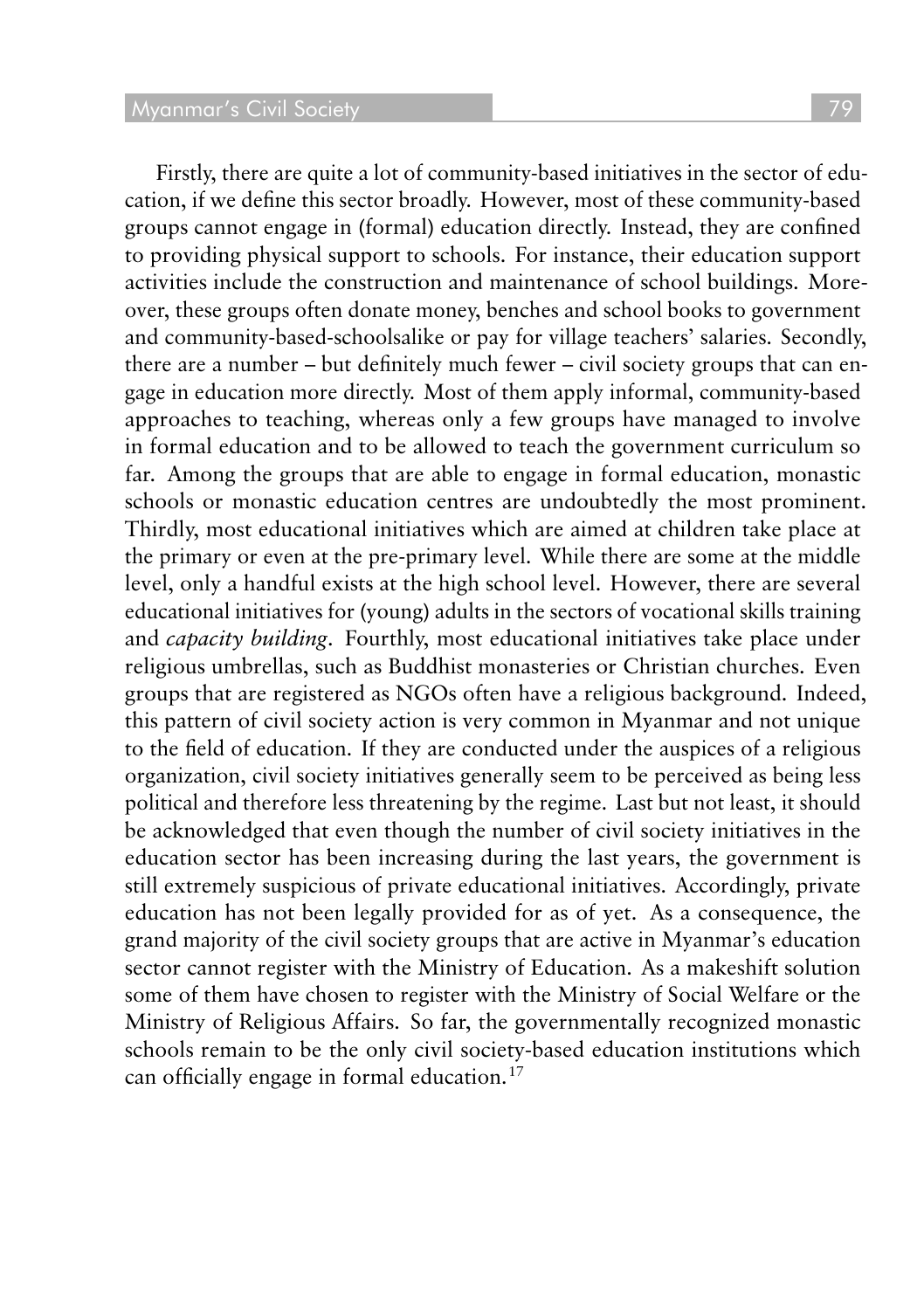### 7 Conclusion

Civil society activities do exist in Myanmar and their room for manoeuvre can be identified by using a *relational approach*. The state apparatus of Myanmar is weak with regard to many of its core functions. Spaces open up for civil society actors within such areas of state weakness. This tendency is particularly relevant with regard to the failure of the country's welfare state. Correspondingly, civil society initiatives have been emerging in areas where the state-run education system is weak or failing.

Civil society actors make worthwhile contributions to bridging *some* of the gaps that exist in Myanmar's state-run education system. Nevertheless, they lack both the influence and the capacity necessary to adequately patch it up. Generally, two main reasons can be identified for this conclusion. Firstly, Myanmar's civil society in itself constitutes a patchwork and not a coherent and co-ordinately acting entity. If we look at the ensemble of civil society activities in the sector of education, we see many small-scale initiatives. However, they are mostly very localized and lack meaningful connections with each other. Besides, in view of the numerous deficits and weaknesses that exist in the state-run education system, it seems to be justified to wonder whether this system can still be patched up at all. In other words, the gaps that exist in Myanmar's education system are too immense for civil society actors to be able to provide more than makeshift solutions to specific local problems here and there. Secondly, the ensemble of civil society groups that are active in Myanmar's education sector mirrors many of the deficits and weaknesses of the state-run education system in the gaps of which it operates. For example, the quality of education that is provided by civil society groups varies largely and is sometimes highly inadequate. Just like professional teachers at government schools, voluntary teachers who teach at community-based schools or run free extra tuition programmes are often only poorly trained and frequently rely on outdated teaching methods. As a consequence, tuition is often conducted in a highly hierarchical and repetitive way.

 $17$  It has also been mentioned in chapter 5.2 that some Culture and Literature Committees in Mon State seem to have managed to adopt the government curriculum as well. However, this seems to be the exception rather than the rule. Moreover, there are no indications that these Culture and Literature Committees are able to register with the Ministry of Education or that there is bridge system comparable to the one that exists for governmentally recognized monastic schools for them as well.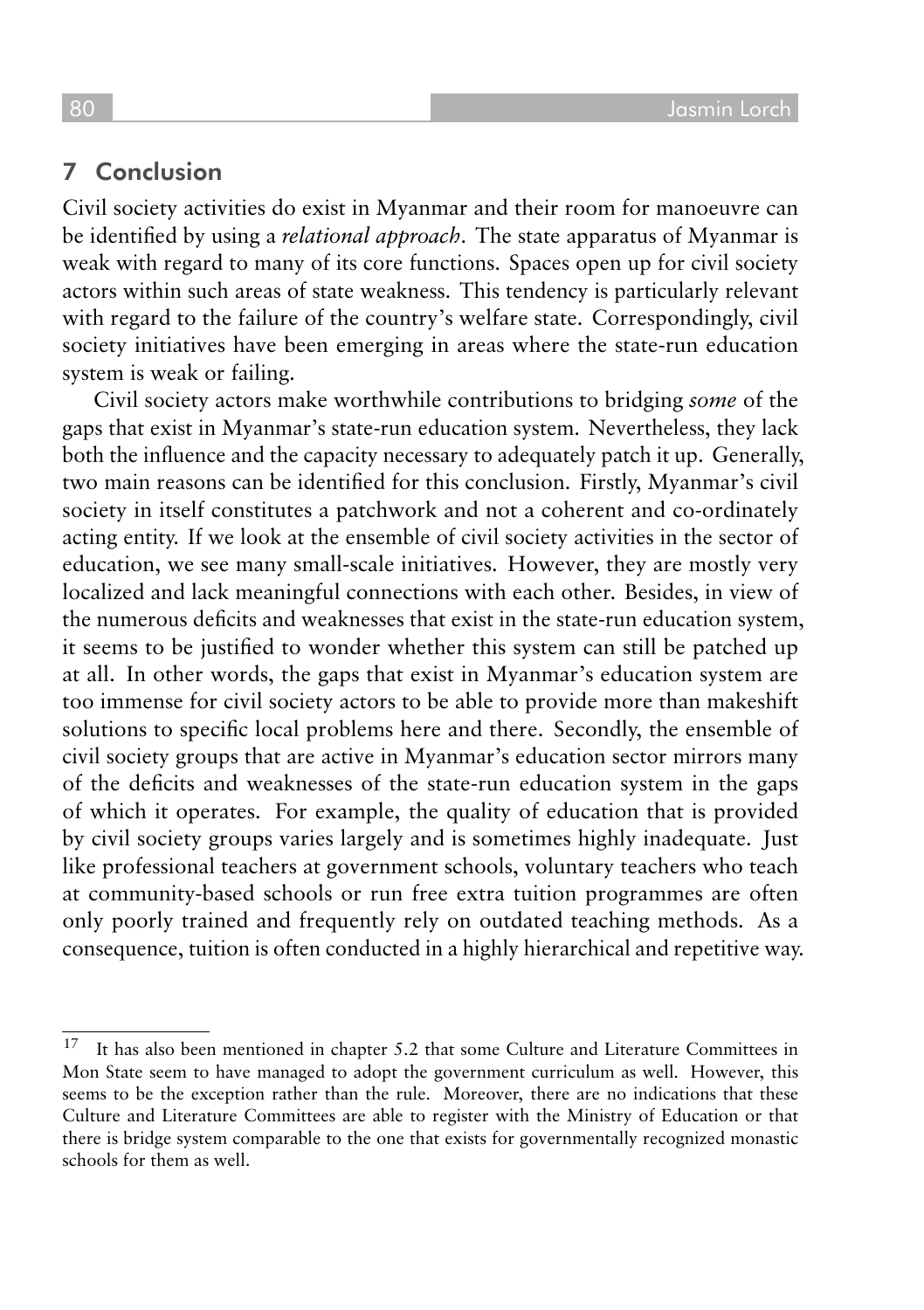This is far from surprising, because the inadequate qualification of private and voluntary teachers directly results from the weakness of the state-run education system under which they received their own education and training.

If we extrapolate these conclusions, the case study of civil society initiatives in Myanmar's education sector is also highly suggestive with regard to the broader theoretical discussion. Firstly, it provides strong evidence for the assumption in the research on failed states that state weakness can be conducive to the emergence of civil society.<sup>18</sup> Where the state fails to perform its functions and the population is faced with the need to attend to welfare and other governance issues itself, self-help initiatives are likely to emerge, even if the regime is highly authoritarian. Secondly, the findings of the present case study also correspond with the proposition of the relational approach, that civil society seen in the context of state weakness and authoritarianism mirrors the weaknesses and deficits of the state in which is operates. The prerequisite for a healthy and independent civil society – one that adheres to democratic norms such as flat hierarchies, pluralistic tolerance, and dialogue – is the existence of a strong democratic constitutional state. As this prerequisite has not been fulfilled in the authoritarian context of Myanmar, civil society has taken on a different form and mirrors many of the dark sides of the context of action it is operating in. In a nutshell this can be observed in the way in which civil society groups conduct their activities in the field of education. Free extra tuitions of varying quality that are conducted in a teacher-centred and rather authoritarian way have been mentioned as specific examples. However, it is also possible to identify some general patterns regarding the way in which most civil society groups that are active in Myanmar's education sector organize and constitute themselves. These patterns also reflect the context of state weakness and authoritarianism in which these groups operate; and they are not unique to civil society groups in the sector of education but they characterize civil society organization in Myanmar at large. For example, civil society groups in Myanmar are sometimes exclusive bodies, with membership and benefits confined to a specific ethnic or religious group. Furthermore, their internal structure is often hierarchical, they do not favour active participation by their members with respect to decision making, and they sometimes lack transparency. Moreover, as regime constraints on civil

<sup>&</sup>lt;sup>18</sup> Compare Risse 2005:8-12. It is worth mentioning, however, that the research on weak states and civil society theories have only very rarely been combined with each other as of yet.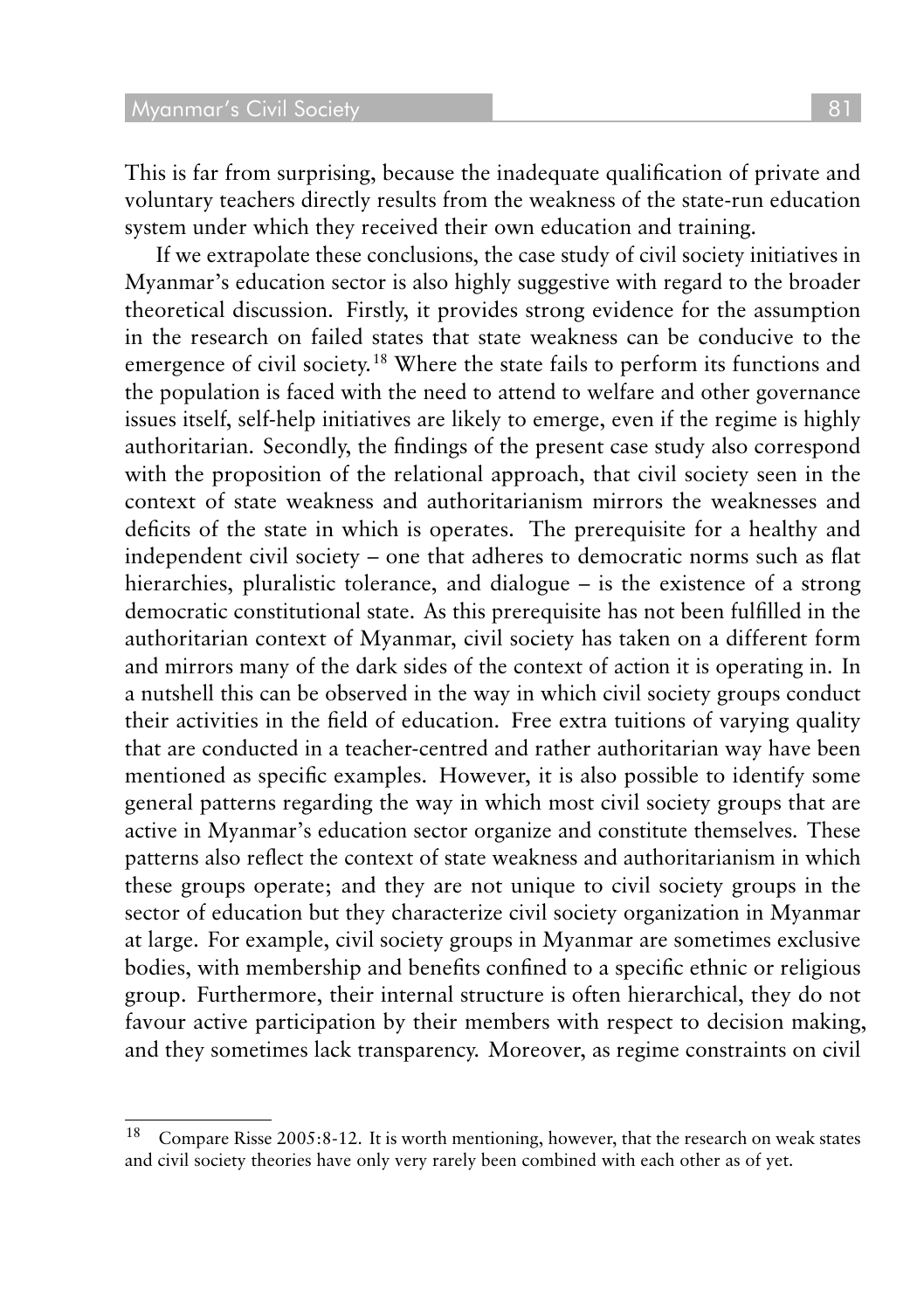society remain considerable in Myanmar, the observation that social spaces exist should not be misconstrued as ascribing any political negotiating power to the emerging civil society organizations, which they do not have. Instead, they are issue-orientated and mostly very localized. In order to be able to tackle the welfare needs of their respective communities, civil society organizations in Myanmar are obliged to stay away from politics and are consequently far from performing an advocacy role, a task which is normally attributed to civil society in democratic contexts. Moreover, in order to find a *modus vivendi* under the current regime, civil society organizations in Myanmar often have to keep up functional ties with members of the ruling establishment or even let themselves become partially co-opted by the latter, which often gives them a *double identity*. <sup>19</sup> Consequently, Myanmar's civil society is still at an embryonic stage.

Coming back to civil society activities in Myanmar's education sector particularly, what are – against this backdrop – the policy options for international aid organizations? In spite of their dark sides, civil society initiatives in Myanmar's education sector make highly worthwhile contributions, because they specifically target very poor children who would otherwise not have access to basic education at all. Moreover, even though the regime is generally suspicious of all educational initiatives which are not conducted by the government itself, it still seems to be more willing to let local civil society actors engage in education than international NGOs. As a consequence, the international community should focus on creating the enabling conditions for civil society actors in Myanmar's education sector to operate. First of all, civil-society-based educational initiatives urgently need material support. However, civil society actors also need to be given access to adequate capacity building aimed at both enhancing their professional qualifications and at making them more familiar with pupil-centred and interactive teaching methods. Only if both their material needs and their need for expertise are met, will civil society actors be able to improve the quality of their

<sup>19</sup> However, bigger and more co-opted organizations also often seem to act as protective umbrellas for smaller and more independent initiatives operating under their auspices. Generally, the Christian churches tend to be a bit more independent than the Buddhist monasteries. However, the grand majority of the population of Myanmar is Buddhist. Consequently, the churches are marginalized with regard to their number and their relative independence does not result into strong negotiating position vis à vis the state.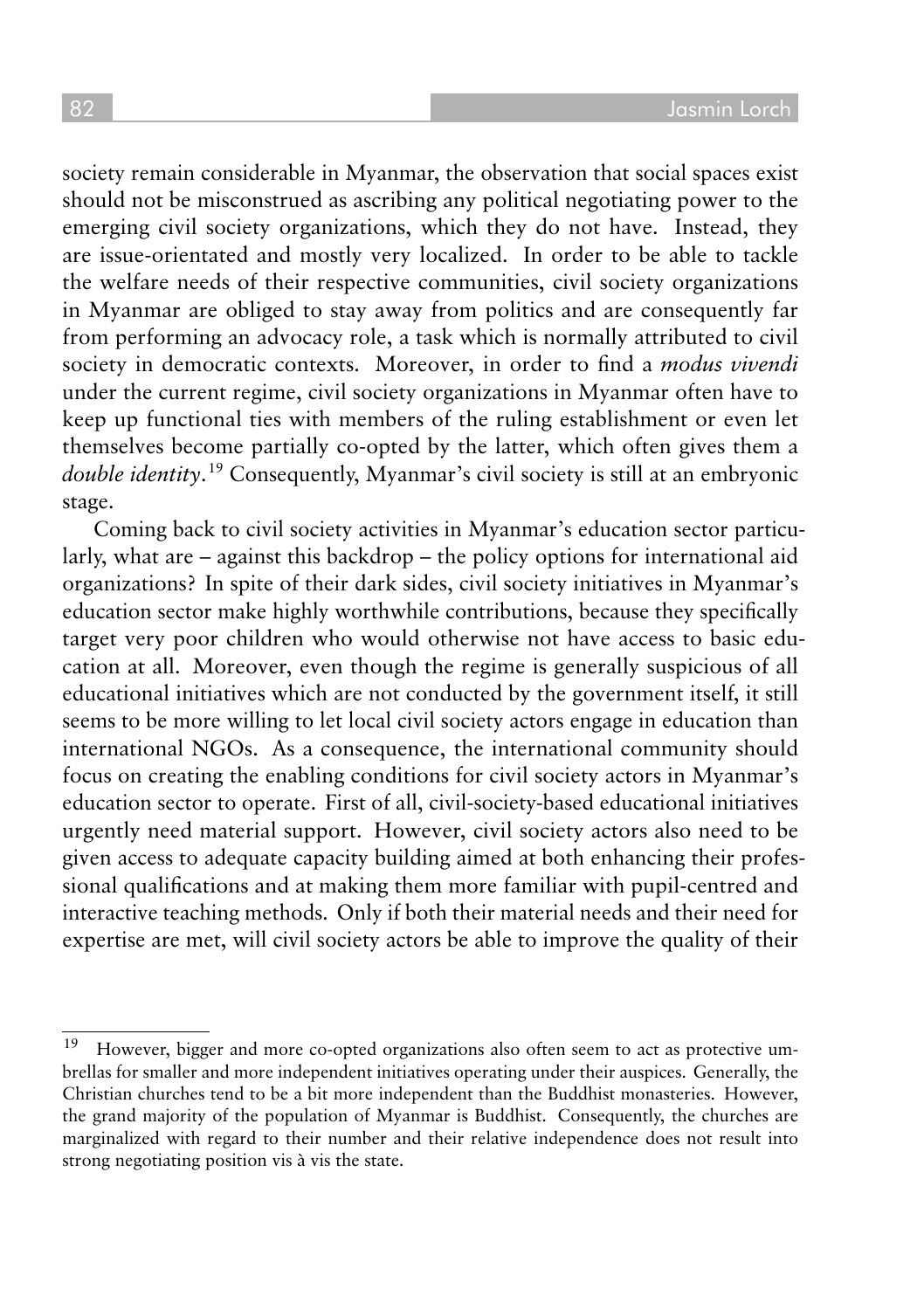education programmes. However, with the current regime being so suspicious of international engagement in the sector of education specifically, it will be a big challenge for the international community to find ways of providing support to local civil society actors in the education sector in a way that is not dangerous for them. While it might always be possible to channel money and donations to them, capacity building initiatives – such as workshops and seminars – are much more difficult to realize at the current stage. Indeed, some small civil society organizations reported being questioned and harassed after inviting foreigners to merely visit their education projects. A few bigger civil society-based education institutions have in the past been allowed to invite foreign teachers and trainers to volunteer. However, these institutions usually tend to keep certain relations with members of the ruling establishment, which many donors might feel uneasy with. Apart from the problems mentioned, the embryonic civil society in Myanmar's education sector is only rarely able to live up to Western donor guidelines and expectations. As most civil society initiatives in Myanmar are small and informal, they are usually unfamiliar with the formal requirements of donor organizations such as proposal writing, accounting and monitoring.

In view of the chances and challenges which are likely to arise from any future engagement with civil society actors in Myanmar's education sector, it will first of all be necessary to conduct more research in order to get a better understanding of the conditions on the ground. In point of fact, several international aid organizations active in the country have told this author that they lack information about the state of civil society initiatives in the education sector. They need broad-based and reliable field studies in order to be able to step up their work in this field. However, what yet seems to be obvious is that cooperation should be started from least-controversial areas. Increasing financial and material support for monasticeducation centres might be a good first step. Buddhist monastic schools not only reach out to the poorest of the poor but they are also deeply rooted in the local communities. Moreover, they are conceded a comparatively large scope of action by the government and often face less restriction than other local civil-society actors that engage in education. Furthermore, the *training of trainers* by means of providing scholarships to civil society leaders to study abroad is also possible in quite a number of cases. Another important aspect which the international aid community needs to consider has already been hinted at: Civil society is far away from constituting a viable alternative to a functioning state-run education system. Moreover, if the state-run education system deteriorates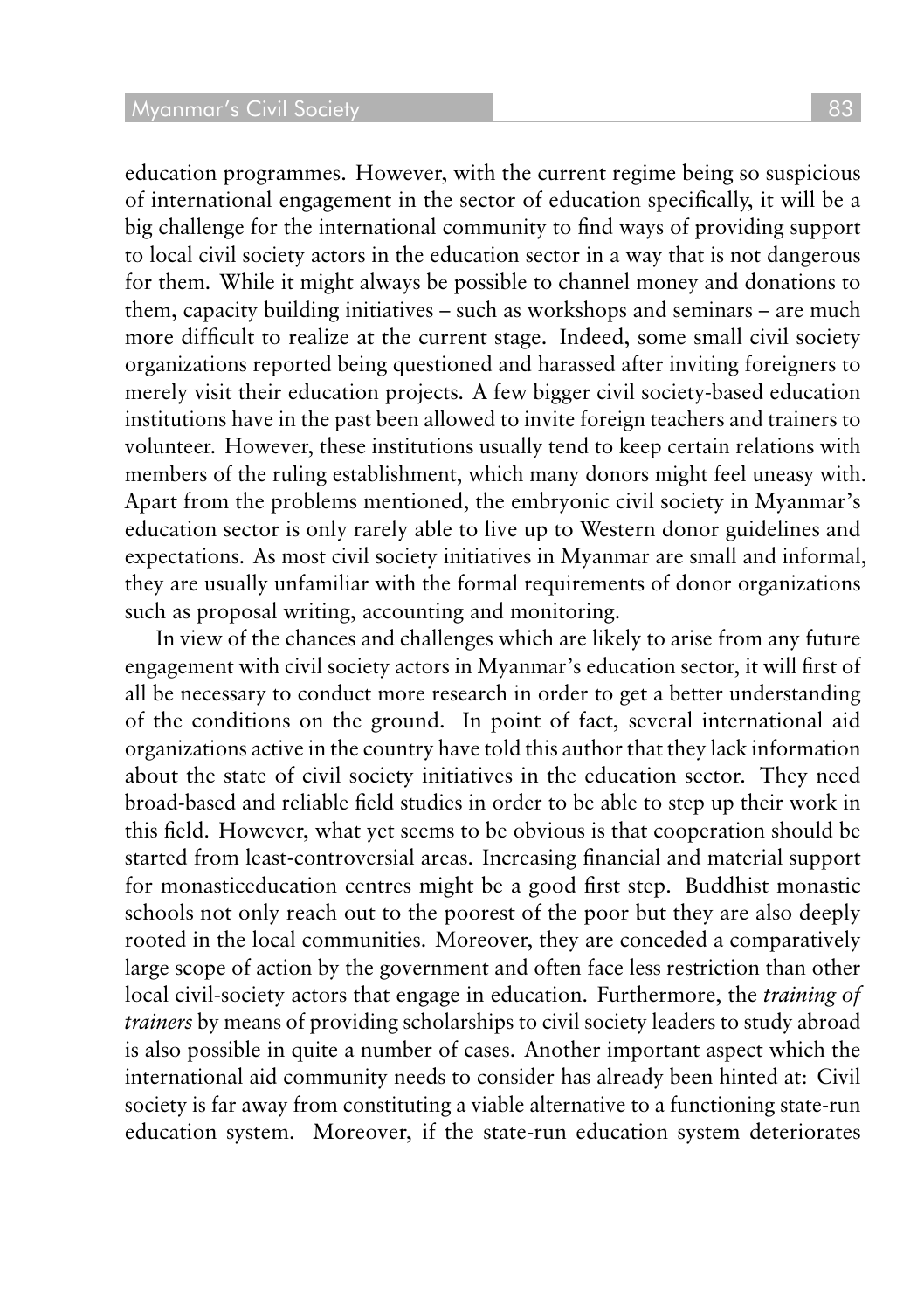further, this will also affect civil society-based educational initiatives in a negative way, since they tend to mirror the deficits of the state-run education system. Consequently, the capacity of civil society groups that engage in education and the capacity of the state-run education system need to be built up simultaneously. What is more, cooperation measures aimed at building up state capacity in the education sector could also help in identifying reform-oriented forces within the state-run education system and sensitize them to the need of granting civil society actors some room for manoeuvre in areas where the state-run education system fails. To sum up, identifying local partners, channelling material support into community-based education projects and detecting groups within the state apparatus who are willing to back such co-operations are all ways that remain far from being fully explored.

#### References

- ALTSEAN Burma (2002), A Peace of Pie? Burma's Humanitarian Aid Debate, *Special Report*, Bangkok: ALTSEAN Burma
- Ball, Desmond (1998), Burma's Military Secrets. Signals Intelligence (SIGINT) *from 1941 to Cyber Warfare*, Bangkok: White Lotus
- Brandon, John J. (1998), "The State's Role in Education in Burma. An Overview", in: Rotberg, Robert I. (ed.) (1998), *Burma. Prospects for a Democratic Future, The World Peace Foundation and Harvard Institute for International Development*, Washington D.C.: Brookings Institution Press, pp.233-245
- *Burma Freedom and Democracy Act of 2003*. Online: http://www.theorator.com /bills108/hr2330.html (accessed 19.04.07)
- Croissant, Aurel (2000), "Zivilgesellschaft und Transformation in Ostasien", in: Merkel, Wolfgang (ed.) (2000), *Systemwechsel 5. Zivilgesellschaft und Transformation*, Opladen: Leske+Budrich, pp.335-372
- Croissant, Aurel, Hans-Joachim Lauth & Wolfgang Merkel (2000), "Zivilgesellschaft und Transformation: ein internationaler Vergleich", in: Merkel, Wolfgang (ed.), *Systemwechsel 5. Zivilgesellschaft und Transformation*, Opladen: Leske+Budrich, pp.9-49

DLN see of Local Non-Government

- Directory of Local Non-Government Organizations in Myanmar (2005)
- Edwards, Michael (2004), *Civil Society*, Cambridge: Polity Press
- EU Council Common Position 2006/318/CFSP of 27 April 2006 renewing restrictive measures against Burma/Myanmar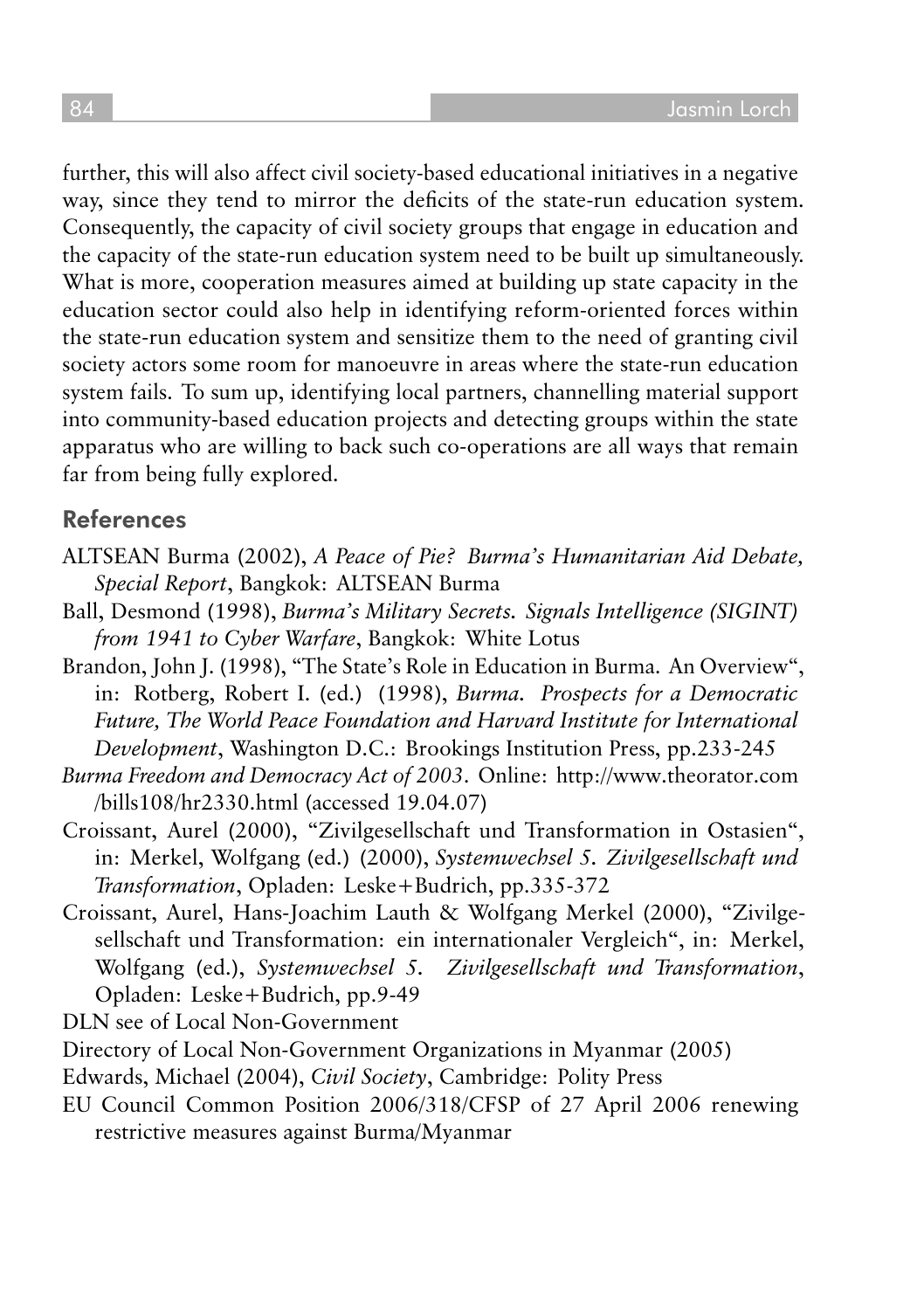- Gosewinkel, Dieter, Dieter Rucht, Wolfgang van den Daele& Jürgen Kocka (2003), "Introduction", in: ibid (ed.) (2003), *Zivilgesellschaft national und transnational*, Wissenschaftszentrum Berlin für Sozialforschung (WZB) Jahrbuch 2003, edition sigma, Berlin, pp.11-26
- Guan, Lee Hock (2004), "Introduction: Civil Society in Southeast Asia", in: ibid. (ed.) (2004), *Civil Society in Southeast Asia*, Singapore: NIAS Press, pp.1-26
- Heidel, Brian (2006), *The Growth of Civil Society in Myanmar*
- Heng, Russell Hian-Khng (2004), "Civil Society Effectiveness and the Vietnamese State –Despite or Because of the Lack of Autonomy", in: Lee Hock Guan (ed.) (2004), *Civil Society in Southeast Asia*, Singapore: NIAS Press, pp.144-166
- Howell, Jude (1999), Manufacturing Civil Society from the Outside: Some *Dilemmas and Challenges*, paper presented at the European Association of Development Research and Training Institutes (EADI) Conference in September
- ICG see International Crisis Group
- International Crisis Group (2001), "Myanmar: The Role of Civil Society", in: *ICG Asia Report* No.27, Bangkok/Brussels
- (2002a), "Myanmar: The Politics of Humanitarian Aid", in: *ICG Asia Report* No.32, Bangkok/Brussels
- (2002b), *Myanmar: The Future of the Armed Forces*, ASIA Briefing, Bangkok/ Brussels
- (2003), "Myanmar Backgrounder: Ethnic Minority Politics", in: *ICG Asia Report* No.52, Bangkok/Brussels
- Karetnikov, Dimitri (2004), "Figure 1.4. Collapsed, Failed, Failing and Weak States, 2003: Region 4: Asia", in: Rotberg, Robert I. (ed.) (2004), *When States Fail. Causes and Consequences*, Princeton: Princeton University Press, p.49
- Lauth, Hans-Joachim (2003), "Zivilgesellschaft als Konzept und die Suche nach ihren Akteuren", in: Bauerkämper, Arnd (ed.) (2003), *Die Praxis* der Zivilgesellschaft. Akteure, Handeln und Strukturen im internationalen *Vergleich*, Frankfurt/New York: Campus Verlag, pp.31-54
- Lewis, David (2001), Civil Society in non-Western contexts: Reflections on the *'usefulness´ of a concept*, London School of Economics and Political Science (LSE) Civil Society Working Paper 13, October 2001
- Liddell, Zunetta (1999), "No Room to Move: Legal Constraints on Civil Society in Burma", in: Burma Center Netherlands (BNC) and Transnational Institute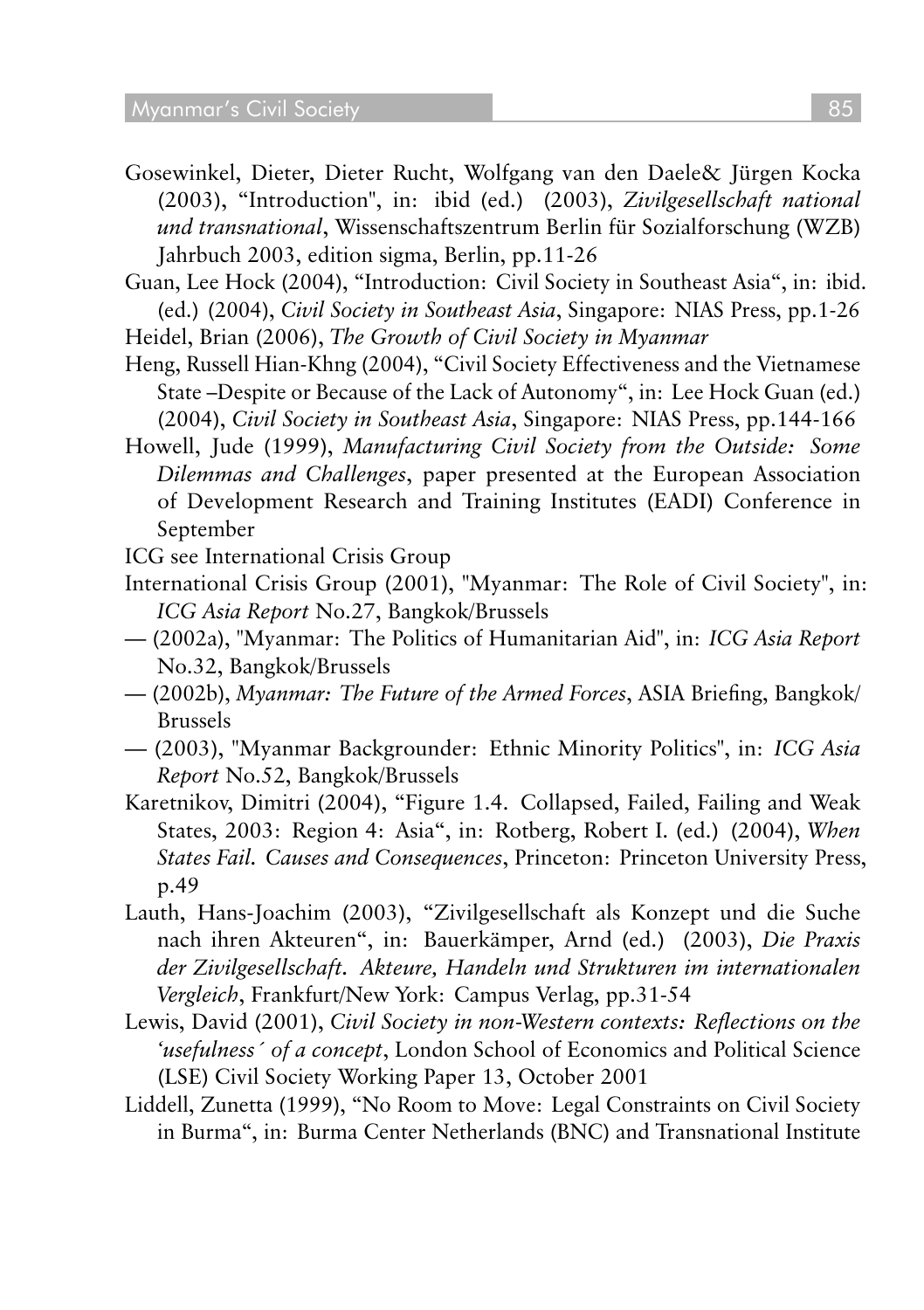(TNI) (ed.) (1999), *Strengthening Civil Society in Burma. Possibilities and Dilemmas for International NGOs*, Chiang Mai: Silkworm Books, pp.54-68

- London School of Economics and Political Science (2004), *Definition of Civil Society*. Online: http://www.lse.ac.uk/collections/CCS/introduction.htm (accessed 12.03.04)
- Lorch, Jasmin (2006a), Civil Society under Authoritarian Rule: The Case of Myanmar, in: *Südostasien aktuell*, Issue 2/2006, pp.3-37
- Lorch, Jasmin (2006b), "Do Civil Society Actors have Any Room for Manoeuvre in Myanmar/Burma? Locating Gaps in the Authoritarian System", in: Heinrich Böll Foundation (ed.) (2006), *Active Citizens under Political Wraps. Experiences from Myanmar/Burma and Vietnam*, Chiang Mai: Boell/SWP
- LSE see London School of Economics and Political Science
- May Oo (2004), Director of Communication of the Free Burma Coalition, Interview, Washington D.C., 20 February
- MOE see Ministry of Education
- Ministry of Education (2006), *EFA Implementation in Myanmar*
- Ministry of Education (2007a), *Towards Realizing the Millennium Development* Goals: Goal 2: Achieve universal primary education & Goal 3: Promote *Gender equality and empower women*
- Ministry of Education (MOE) (2007b), *Education for all in Myanmar*
- Pedersen, Morten B., Emily Rudland & Ronald J. May (eds.) (2000), *Burma Myanmar. Strong Regime Weak State?*, Adelaide: Crawford House Publishing
- Perinova, Marie (2005), Civil Society in Authoritarian Regime. The Analysis of *China, Burma and Vietnam*, ed. by LUND University Department of Political Science. Online: http://theses.lub.lu.se/archive/2005/05/23/1116839547- 15844-327/thesis\_of\_Marie\_Perinova.PDF (accessed 30.09.05)
- Purcell, Marc (1999), "Ace-handles or Willing Minions?: International NGOs in Burma", in: Burma Center Netherlands (BNC) and Transnational Institute (TNI) (ed.) (1999), *Strengthening Civil Society in Burma. Possibilities and Dilemmas for International NGOs*, Chiang Mai: Silkworm Books, pp.69-109
- Risse, Thomas (2005), "Governance in Räumen begrenzter Staatlichkeit. 'Failed states' werden zum zentralen Problem derWeltpolitik", in: *Internationale Politik*, September, pp.6-12
- Rotberg, Robert I. (2004), "Failed States, Collapsed States, Weak States: Causes and Indicators", in: ibid. (ed.) (2004), *When States Fail. Causes and Consequences*, Princeton: Princeton University Press, pp.1-25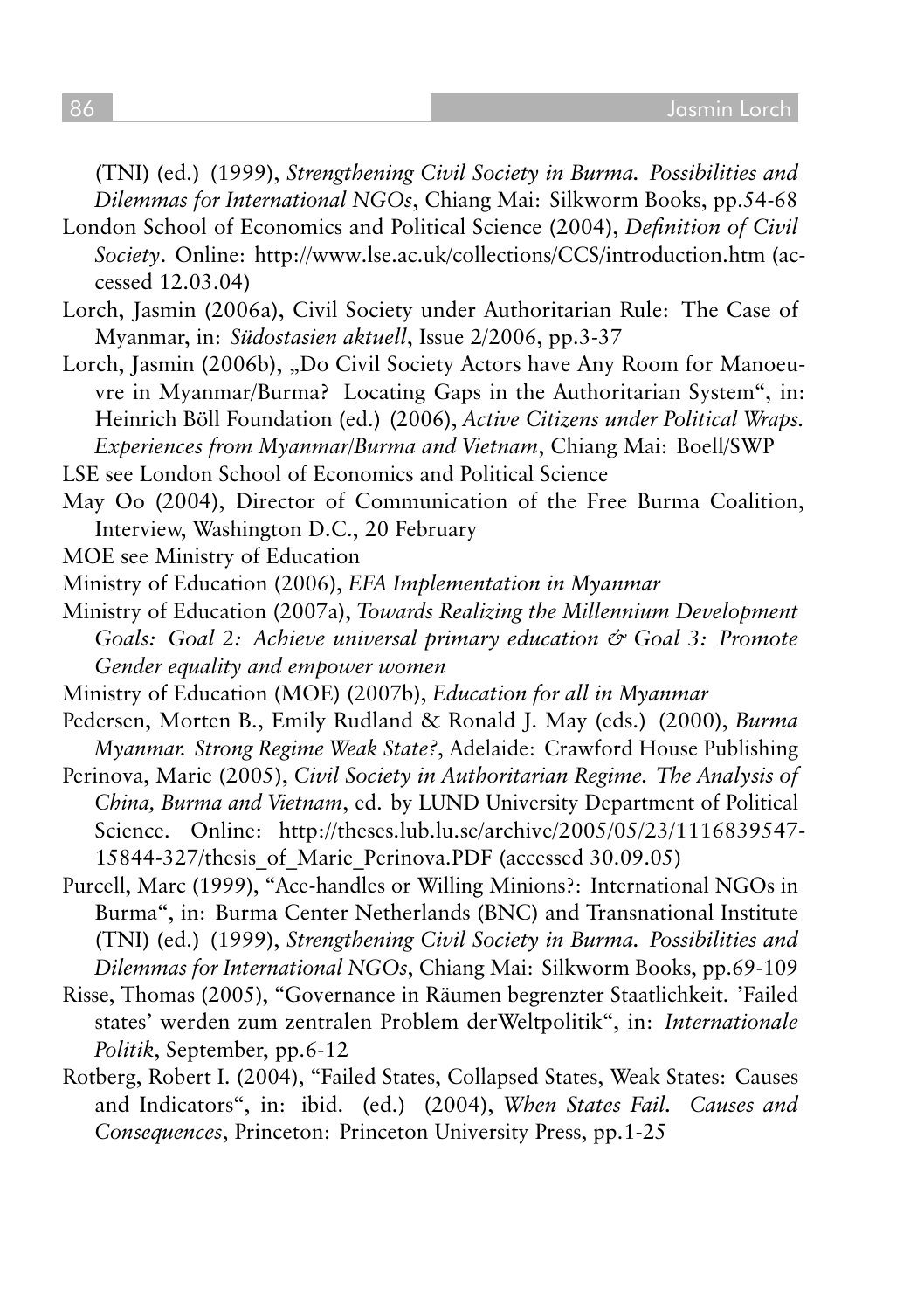- Schneckener, Ulrich (2004), "States at Risk. Zur Analyse fragiler Staatlichkeit", in: ibid. (ed.), States at Risk. Fragile Staaten als Sicherheits- und Entwicklung*sproblem*, SWP Studie S 43, Berlin
- Selth, Andrew (1995), "The Myanmar Army Since 1988: Acquisitions and Adjustments", in: *Contemporary Southeast Asia*, Vol.17, No.3, Dec.
- Smith, Martin (1999), "Ethnic Conflict and the Challenge of Civil Society in Burma", in: Burma Center Netherlands (BNC) and Transnational Institute (TNI) (ed.) (1999), *Strengthening Civil Society in Burma. Possibilities and Dilemmas for International NGOs*, Chiang Mai: Silkworm Books, pp.15-53
- (2002), Burma (Myanmar), The time for Change, ed. by Minority Rights Group *International*. Online: http://www.minorityrights.org/admin/Download/Pdf /Burma%20Report.pdf (accessed 01.12.05)
- South, Ashley (2004), "Political Transition in Myanmar: A New Model for Democratization", in: Contemporary Southeast Asia. A Journal of International *and Strategic Affairs*, Vol.26, No.2, pp.233-255
- Steinberg, David I. (1999), "A Void in Myanmar: Civil Society in Burma", in: Burma Center Netherlands (BNC) and Transnational Institute (TNI) (ed.) (1999), *Strengthening Civil Society in Burma. Possibilities and Dilemmas for International NGOs*, Chiang Mai: Silkworm Books, pp.1-14
- (2001), "The Burmese Conundrum. Approaching reformation of the political economy", in: Taylor, Robert H. (ed.) (2001), *Burma. Political Economy under Military Rule*, London: Hurst & Company, pp.41-69
- Will, Gerhard (2004), *Case Study Burma*, Discussion Paper for Third Europe-Southeast Asia Forum Southeast Asian Security: Challenges and Structures A Conference Jointly Organized by Stiftung Wissenschaft und Politik, Berlin, Centre for Strategic and International Studies, Jakarta, Federal Ministry of Defence, Berlin Stiftung Wissenschaft und Politik, Berlin, 13-15 December. Online: http://www.swp-berlin.org/common/get\_document.php?id=1160 (accessed 16.11.05)
- Wischermann, Jörg (2005), "Towards Good Society? Civil Society Actors, the State, and the Business Class in Southeast Asia – Facilitators of or Impediments to a Strong, Democratic, and Fair Society? Conceptual Reflections", in: Heinrich Boell Foundation (ed.) (2005), *Towards Good Society? Civil Society Actors, the State, and the Business Class in Southeast Asia – Facilitators of or Impediments to a Strong, Democratic, and Fair Society?*, Berlin, pp.201-252